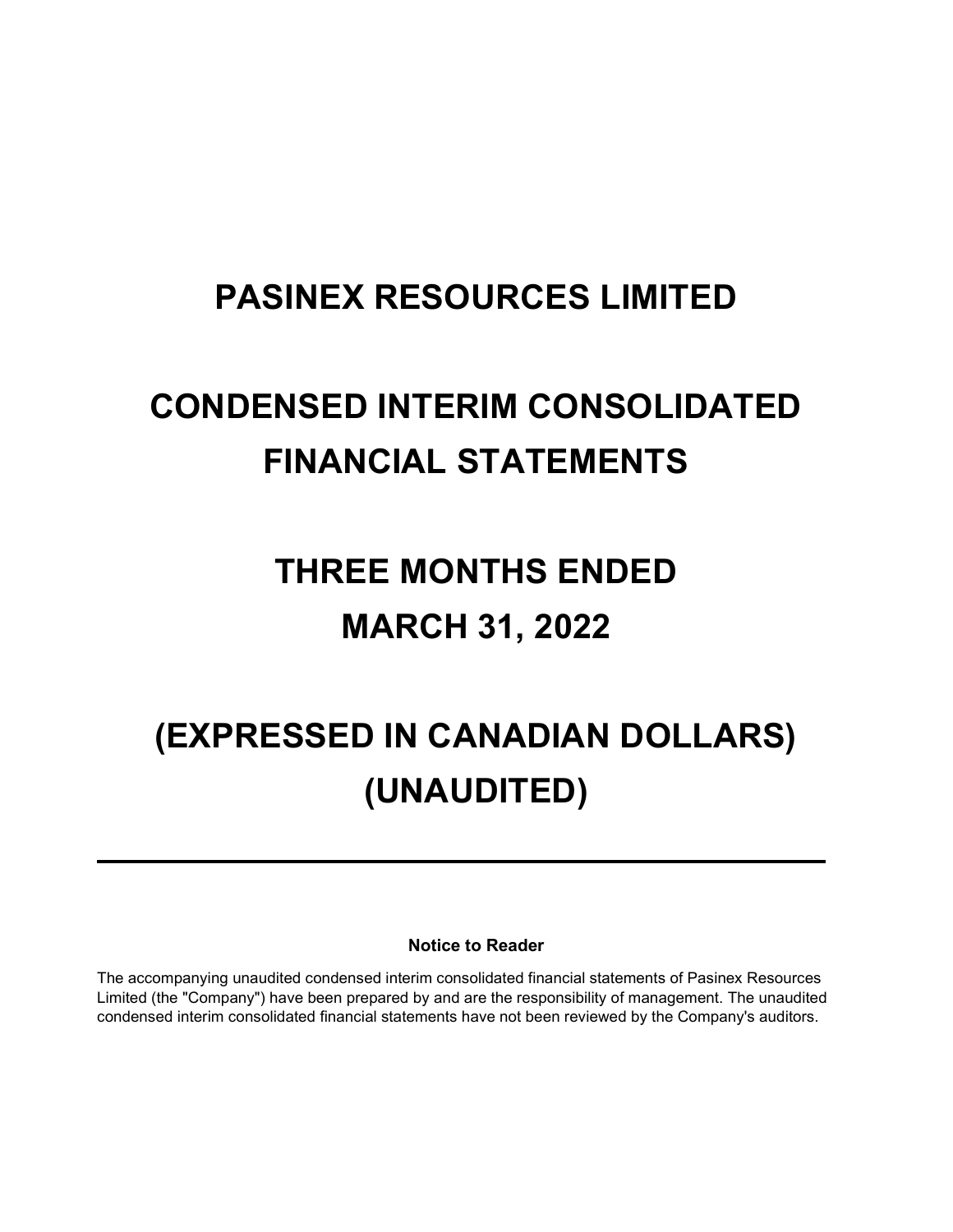### Pasinex Resources Limited

| <b>Pasinex Resources Limited</b>                                                 |                                  |                 |               |
|----------------------------------------------------------------------------------|----------------------------------|-----------------|---------------|
| <b>Condensed Interim Consolidated Statements of Financial Position</b>           |                                  |                 |               |
| (Expressed in Canadian Dollars)                                                  |                                  |                 |               |
| <b>Unaudited</b>                                                                 |                                  |                 |               |
|                                                                                  | As at                            |                 | As at         |
|                                                                                  | March 31, 2022 December 31, 2021 |                 |               |
| <b>Assets</b>                                                                    |                                  |                 |               |
| <b>Current Assets</b>                                                            |                                  |                 |               |
| Cash                                                                             | \$<br>860,192 \$                 |                 | 100,031       |
| Receivables                                                                      | 15,888                           |                 | 9,894         |
| Due from related parties (note 3)                                                | 3,476,133                        |                 | 893,350       |
| Prepaid expenses and deposits                                                    | 53,596                           |                 | 33,937        |
| <b>Total current assets</b>                                                      | 4,405,809                        |                 | 1,037,212     |
| <b>Non-current assets</b>                                                        |                                  |                 |               |
| Equipment                                                                        | 4,961                            |                 | 6,015         |
| Value added tax receivable                                                       | 24,930                           |                 | 27,319        |
| Exploration and evaluation assets (note 5)                                       | 1,783,625                        |                 | 1,801,222     |
| <b>Total non-current assets</b>                                                  | 1,813,516                        |                 | 1,834,556     |
| <b>Total assets</b>                                                              | \$<br>6,219,325 \$               |                 | 2,871,768     |
| Shareholders' equity (deficiency) and liabilities                                |                                  |                 |               |
| <b>Current liabilities</b>                                                       |                                  |                 |               |
| Accounts payable and accrued liabilities (note 6)                                | \$<br>672,270 \$                 |                 | 683,634       |
| Due to related parties (note 13)                                                 | 361,447                          |                 | 382,674       |
| Shareholder loans (notes 7 and 13)                                               | 2,811,143                        |                 | 2,774,106     |
| Loans payable (note 8)                                                           | 154,878                          |                 | 153,466       |
| <b>Total current liabilities</b>                                                 | 3,999,738                        |                 | 3,993,880     |
|                                                                                  |                                  |                 |               |
| <b>Total liabilities</b>                                                         | 3,999,738                        |                 | 3,993,880     |
| <b>Shareholders' equity (deficiency)</b>                                         |                                  |                 |               |
| Share capital (note 9)                                                           | 12,888,506                       |                 | 12,888,506    |
| Reserves                                                                         | 2,157,117                        |                 | 2,100,117     |
| Deficit                                                                          | (8,414,838)                      |                 | (12,049,182)  |
| Accumuated other comprehensive loss                                              | (4, 411, 198)                    |                 | (4,061,553)   |
| Total shareholders' equity (deficiency)                                          | 2,219,587                        |                 | (1, 122, 112) |
| Total liabilities and shareholders' equity (deficiency)                          | \$<br>6,219,325 \$               |                 | 2,871,768     |
| Basis of measurement and going concern (note 2(c))<br>Subsequent event (note 15) |                                  |                 |               |
| Approved on behalf of the Board:                                                 |                                  |                 |               |
|                                                                                  |                                  |                 |               |
| "Larry Seeley"<br>Director                                                       | "Victor Wells"                   | <b>Director</b> |               |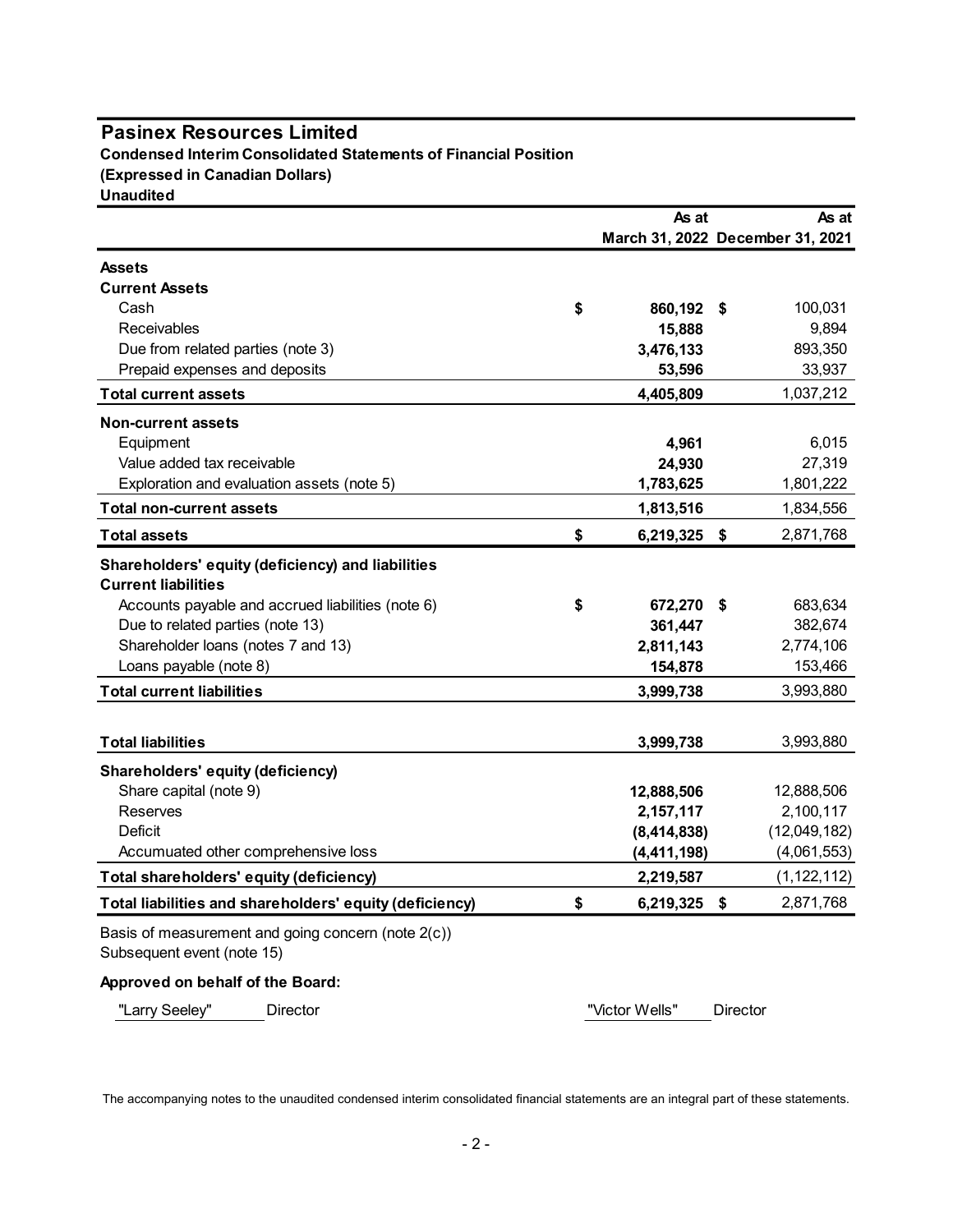#### Pasinex Resources Limited

| <b>Pasinex Resources Limited</b>                                                           |                    |      |                           |
|--------------------------------------------------------------------------------------------|--------------------|------|---------------------------|
| Condensed Interim Consolidated Statements of Income (Loss) and Comprehensive Income (Loss) |                    |      |                           |
| (Expressed in Canadian Dollars)                                                            |                    |      |                           |
| <b>Unaudited</b>                                                                           |                    |      | <b>Three Months Ended</b> |
|                                                                                            |                    |      | March 31,                 |
|                                                                                            | 2022               |      | 2021                      |
|                                                                                            |                    |      |                           |
| Equity gain from Horzum AS (note 4)                                                        | \$                 | - \$ | 32,232                    |
|                                                                                            |                    |      |                           |
| <b>Expenses</b>                                                                            |                    |      |                           |
| Recovery of Horzum AS receivable<br><b>Exploration costs</b>                               | 85,105             |      | (15,068)<br>40,513        |
| General and administrative costs (note 12)                                                 | 248,913            |      | 161,943                   |
| Interest expense (notes 7 and 13)                                                          | 38,449             |      | 31,438                    |
| Share-based payments (notes 10 and 13)                                                     | 57,000             |      |                           |
| <b>Total expenses</b>                                                                      | 429,467            |      | 218,826                   |
|                                                                                            |                    |      |                           |
| Other income (loss)                                                                        |                    |      |                           |
| Dividend income (note 3)<br>Other income                                                   | 4,072,320<br>305   |      | 23,687                    |
| Foreign exchange loss                                                                      | (8, 814)           |      | (46, 739)                 |
| Total other income (loss)                                                                  | 4,063,811          |      | (23,052)                  |
|                                                                                            |                    |      |                           |
| Net income (loss) for the period                                                           | 3,634,344          |      | (209, 646)                |
| Other comprehensive income (loss)                                                          |                    |      |                           |
| Item that will be reclassified subsequently to profit and loss:                            |                    |      |                           |
| Currency translation adjustment                                                            | (349, 645)         |      | 36,400                    |
| Total comprehensive income (loss) for the period                                           | \$<br>3,284,699 \$ |      | (173, 246)                |
| Net income per share - basic and diluted (note 10)                                         | \$<br>$0.03$ \$    |      | 0.00                      |
| Weighted average number of shares outstanding                                              |                    |      |                           |
|                                                                                            |                    |      |                           |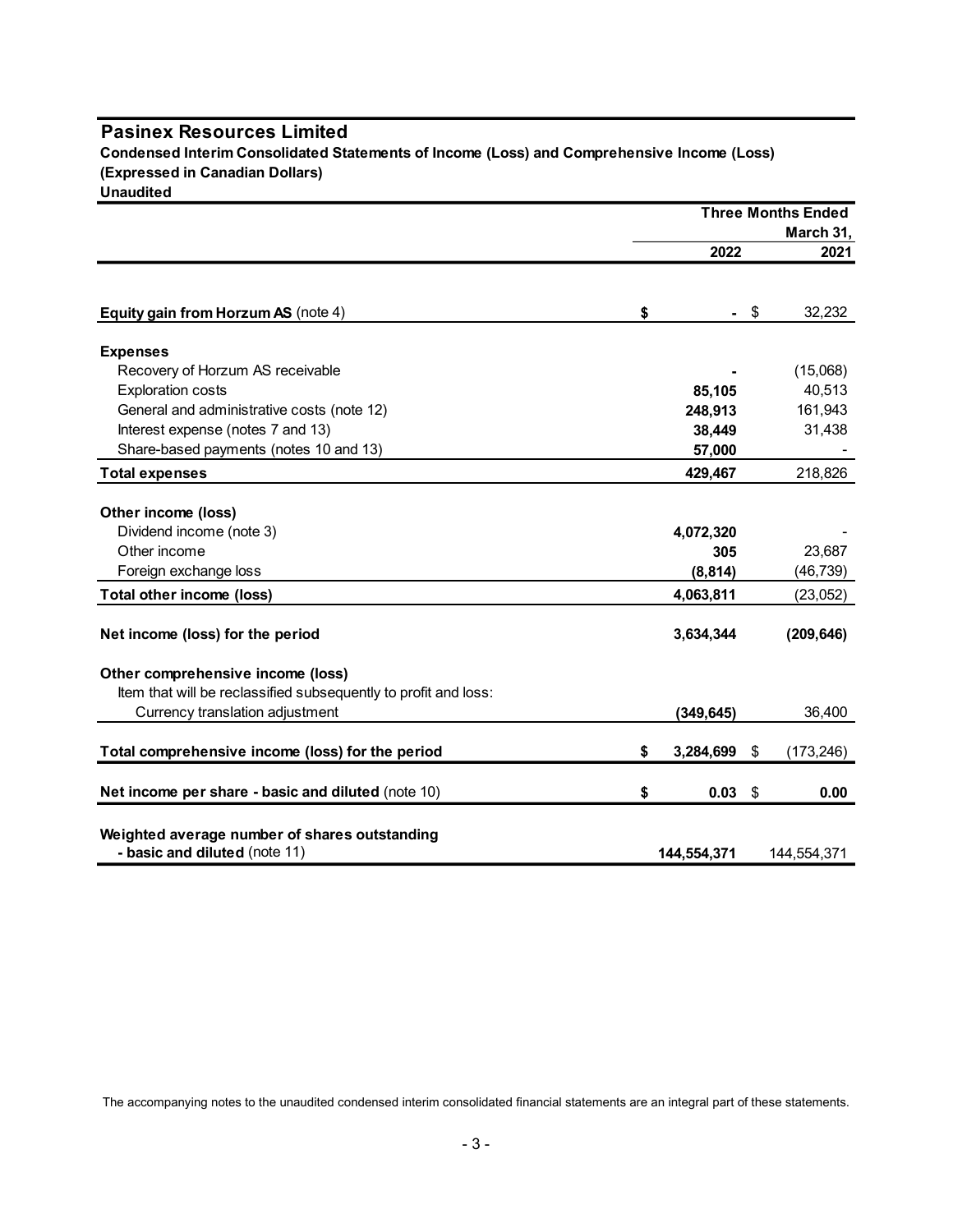#### Pasinex Resources Limited Condensed Interim Consolidated Statements of Cash Flows (Expressed in Canadian Dollars) **Unaudited**

Three Months Ended March 31, hree Months Ended<br>
March 31,<br>
2022 2021<br>
2021<br>
344 \$ (209,646)<br>
32,232 Operating activities Pasinex Resources Limited<br>
Condensed Interim Consolidated Statements of Cash Flows<br>
Expressed in Canadian Dollars)<br>
Dividend and other receivables collected from Horzum AS (note 3)<br>
Net income (loss) for the period<br>
Divid Adjustments for items not involving cash: Recovery of Horzum AS receivable  $(15,068)$ Interest accrual (note 7) 38,449 31,438 Share-based payments (notes 10 and 13) 57,000 - 57,000 Equity gain from Horzum AS - (32,232) Foreign exchange 21,413 Other **469** 1,138 Changes in non-cash working capital items: Prepaid expenses and deposits (11,873) 2,528 Accounts payable and accrued liabilities 45,564 24,479 Due to related parties (104,266) (74,471) Dividend receivable (4,072,320) Other (6,423) 5,059 Net cash provided by (used in) operating activities 769,821 (234,543) Investing activities Equipment acquisiton  $(2,851)$ Net income (loss) for the period<br>
Dividend and other receivables collected from Horzum AS (note 3)<br>  $\Delta d$  Adjustments for items not moviolng cash:<br>
Receivable<br>
Receivable<br>
Encity of Horzum AS receivable<br>
Encity and more st Financing activities Cash received from shareholders loans (note 7)  $\sim$  175,000 Interest accounal (note 7)<br>
Share-based payments (notes 10 and 13)<br>
Share-based payments (notes 10 and 13)<br>
Equity gain from Horizum AS<br>
Chenges in non-cash working capital items:<br>
Prepaid expenses and deposits<br>
Accounts p Equipment methods by (tused in the set of origin and the change in encodence of the change in encodence and deposits<br>  $\frac{274,433}{469}$ <br>  $\frac{28,564}{460}$ <br>  $\frac{24,479}{400}$  are change in encodence of deposits<br>  $\frac{274,479}{$ Froreign exchange<br>
Changes in non-cash working capital items:<br>
Changes in non-cash working capital<br>
Accounts payable and accrued liabilities<br>
Due to related particle and deposite<br>
Due to related particle and deposite<br>
Othe Change in non-cash working capital items:<br>
Changes in non-cash working capital items:<br>
Prepaid expenses and deposits<br>
Due to related parties<br>
Due to related parties<br>
Due to related parties<br>
Other developed the control of t Prepaid expense and deposits<br>
Accounts payable and accrued liabilities<br>  $\frac{(4,072,320)}{(4,072,230)}$ <br>
Dividend receivable<br>
Dividend provided by (used in) operating activities<br>
The Cash, provided by (used in) operating activ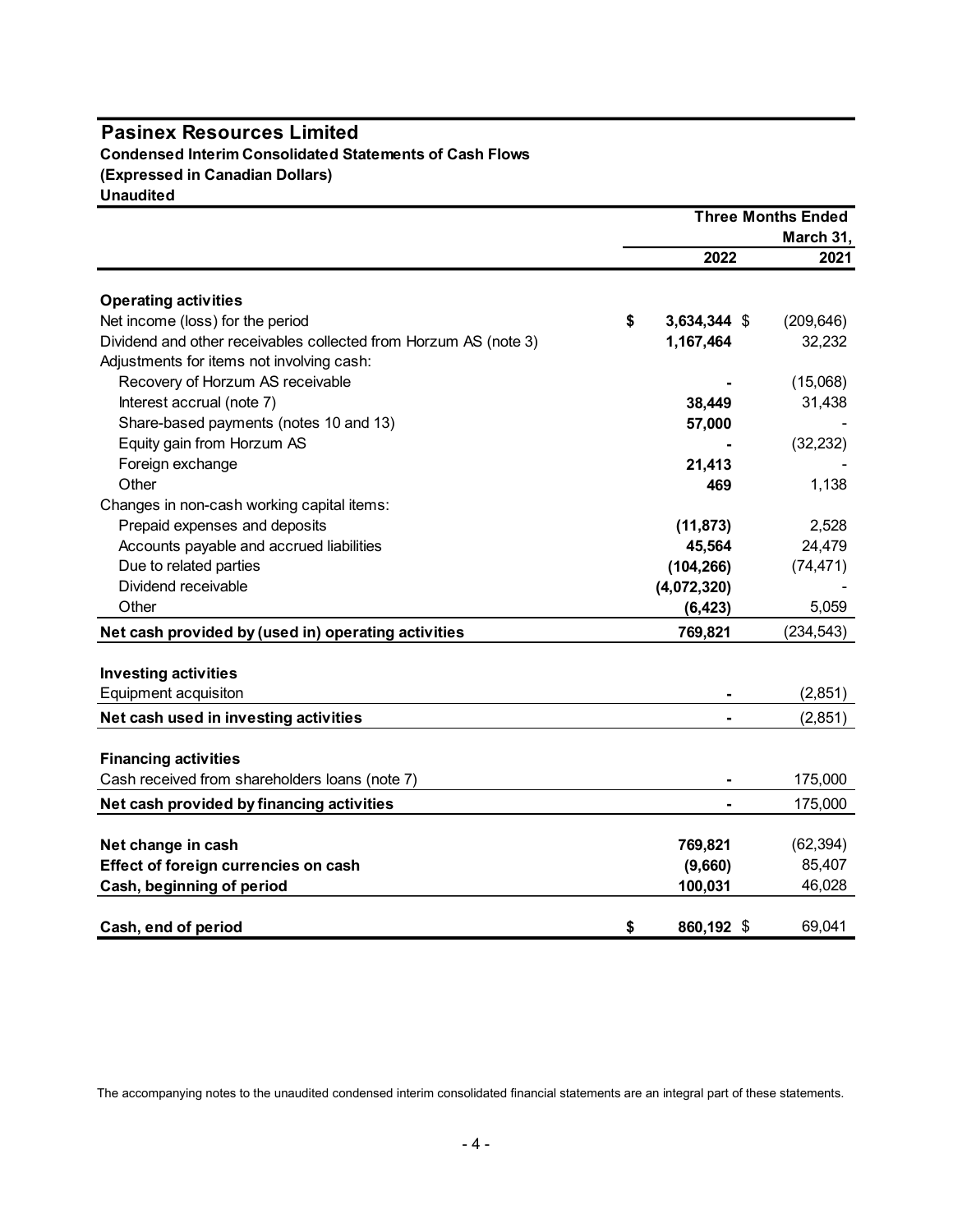### Pasinex Resources Limited Condensed Interim Consolidated Statements of Changes in Shareholders' Equity (Deficiency) (Expressed in Canadian Dollars)

| <b>Pasinex Resources Limited</b><br>Condensed Interim Consolidated Statements of Changes in Shareholders' Equity (Deficiency)<br>(Expressed in Canadian Dollars) |                                        |      |                                     |                              |      |                                 |                                               |   |                                                    |
|------------------------------------------------------------------------------------------------------------------------------------------------------------------|----------------------------------------|------|-------------------------------------|------------------------------|------|---------------------------------|-----------------------------------------------|---|----------------------------------------------------|
| <b>Unaudited</b>                                                                                                                                                 | Number of<br><b>Shares</b><br>(note 9) |      | <b>Share</b><br>Capital<br>(note 9) | <b>Reserves</b>              |      | <b>Deficit</b>                  | Accumulated<br>Other<br>Comprehensive<br>Loss |   | <b>Total</b>                                       |
| Balance as at December 31, 2020<br>Currency translation adjustment<br>Net loss for the period                                                                    | 144,554,371                            | - \$ | 12,888,506 \$                       | 1,777,117                    | - \$ | $(11,919,504)$ \$<br>(209, 646) | $(4,086,540)$ \$<br>36,400                    |   | (1,340,421)<br>36,400<br>(209, 646)                |
| Balance as at March 31, 2021                                                                                                                                     | 144,554,371                            | - \$ | 12,888,506 \$                       | 1,777,117 \$ (12,129,150) \$ |      |                                 |                                               |   | $(4,050,140)$ \$ $(1,513,667)$                     |
| Balance as at December 31, 2021<br>Share-based payments (note 10 and 13)<br>Currency translation adjustment<br>Net income for the period                         | 144,554,371                            | - \$ | 12,888,506 \$                       | 2,100,117<br>57,000          |      | $$(12,049,182)$ \$<br>3,634,344 | (4,061,553)<br>(349, 645)                     | 5 | (1, 122, 112)<br>57,000<br>(349, 645)<br>3,634,344 |
| Balance as at March 31, 2022                                                                                                                                     | 144,554,371 \$ 12,888,506 \$           |      |                                     | 2,157,117 \$                 |      | $(8,414,838)$ \$                | $(4,411,198)$ \$                              |   | 2,219,587                                          |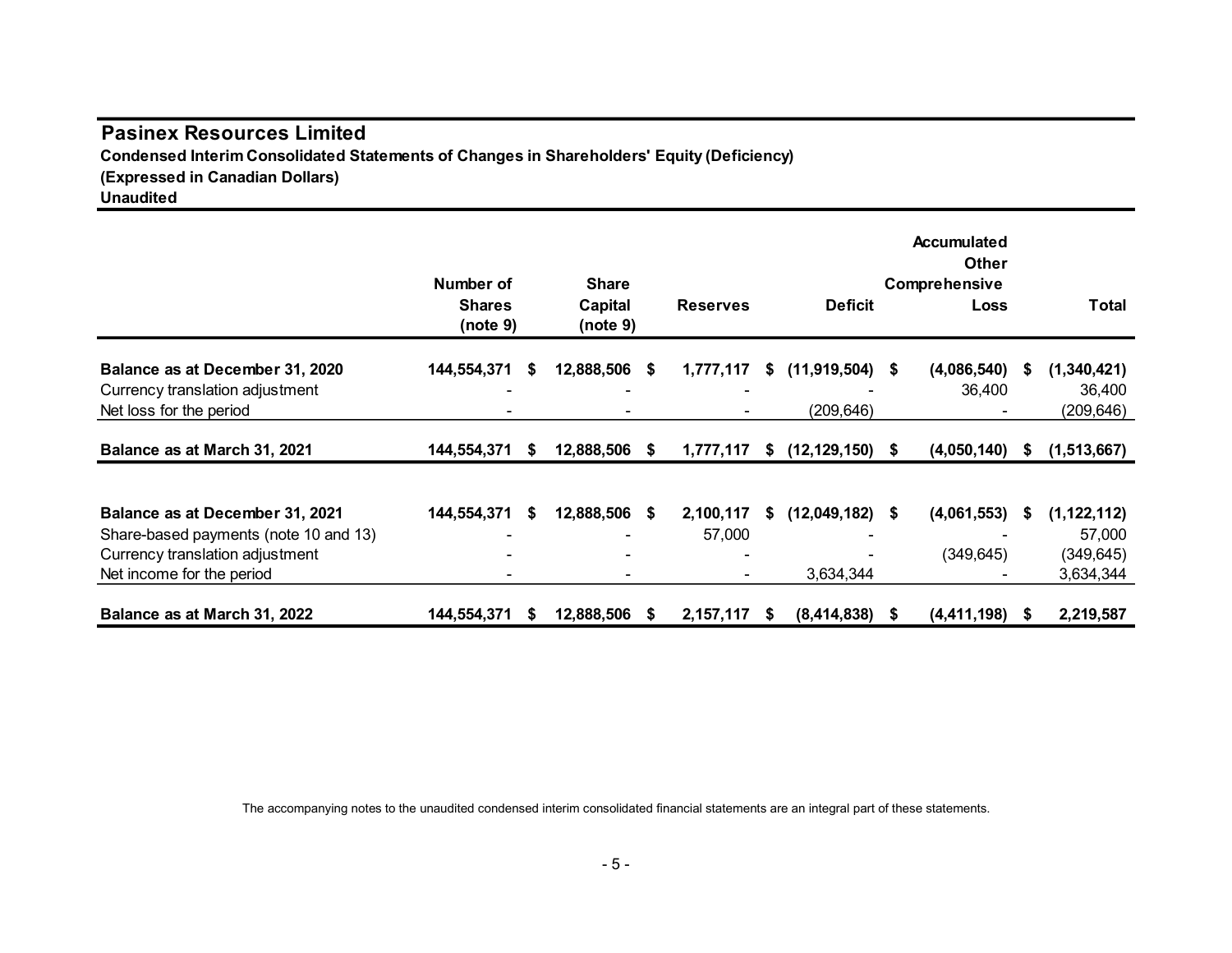#### 1. Corporate information and nature of operations

Pasinex Resources Limited ("Pasinex" or the "Company") is a publicly listed company incorporated in British Columbia. The Company's shares are listed on the Canadian Securities Exchange ("CSE") under the symbol "PSE" and on the Frankfurt Stock Exchange ("FSE") under the symbol "PNX". The head office, principal address and registered and records office of the Company are located at 82 Richmond Street East, Toronto, Ontario, Canada, M5C 1P1.

Pasinex owns 50% of Horzum Maden Arama ve Isletme Anonim Sirketi ("Horzum AS") which holds the producing Pinargozu high grade zinc mine, through its 100% owned subsidiary Pasinex Arama ve Madencilik Anonim Sirketi. The other 50% owner is Akmetal Madencilik Sanayi ve Ticaret A.S. ("Akmetal"), a private Turkish company. Horzum AS sells directly to zinc smelters and refiners or through commodity brokers. The Company also holds an option to acquire 80% of the Gunman high grade zinc exploration project in Nevada ("Gunman Project" - formerly the "Spur Zinc Project").

These unaudited condensed interim consolidated financial statements were approved and authorized for issuance by the Audit Committee and Board of Directors on May 24, 2022.

Since March 2020, the outbreak of the novel strain of coronavirus, specifically identified as "COVID-19", has resulted in governments worldwide enacting emergency measures to combat the spread of the virus. These measures, which include the implementation of travel bans, self-imposed quarantine periods and social distancing, have caused material disruption to businesses globally resulting in an economic slowdown. Global equity markets have experienced significant volatility and weakness. Governments and central banks have reacted with significant monetary and fiscal interventions designed to stabilize economic conditions. The duration and impact of the COVID-19 pandemic is unknown at this time, as is the efficacy of the government and central bank interventions. It is not possible to reliably estimate the length and severity of these developments and the impact on the financial results and condition of the Company and its operating subsidiaries in future periods.

While operations were not materially impacted by COVID-19 in the first quarter of 2022, uncertainty remains surrounding COVID-19 and the extent and duration of the impacts that it may have on the Company's ability to operate on prices for zinc, on logistics and supply chains, on the Company's employees and on global financial markets. In Turkey, all employees have been vaccinated against COVID-19 by Horzum AS medical staff with approved vaccines and have been able to continue running two shifts throughout 2022, notwithstanding the restrictions and negative impacts caused by COVID-19.

Similar to COVID-19, the Company has not been materially impacted by the ongoing conflict in the Ukraine, but uncertainty remains surrounding the conflict and the extent and duration of the impacts that it may have on the Company's ability to operate, on prices for zinc, on logistics and supply chains, on the Company's employees and on global financial markets.

#### 2. Basis of presentation and accounting policies

#### (a) Statement of compliance

These unaudited condensed interim financial statements have been prepared in accordance with International Financial Reporting Standards ("IFRS"), as issued by the International Accounting Standards Board ("IASB") and interpretations issued by the International Financial Reporting Interpretations Committee ("IFRIC") in effect for the fiscal period beginning January 1, 2022.

These unaudited condensed interim financial statements have been prepared on a historical basis and compliance with International Financial Reporting Standards ("IFRS") applicable to the preparation of interim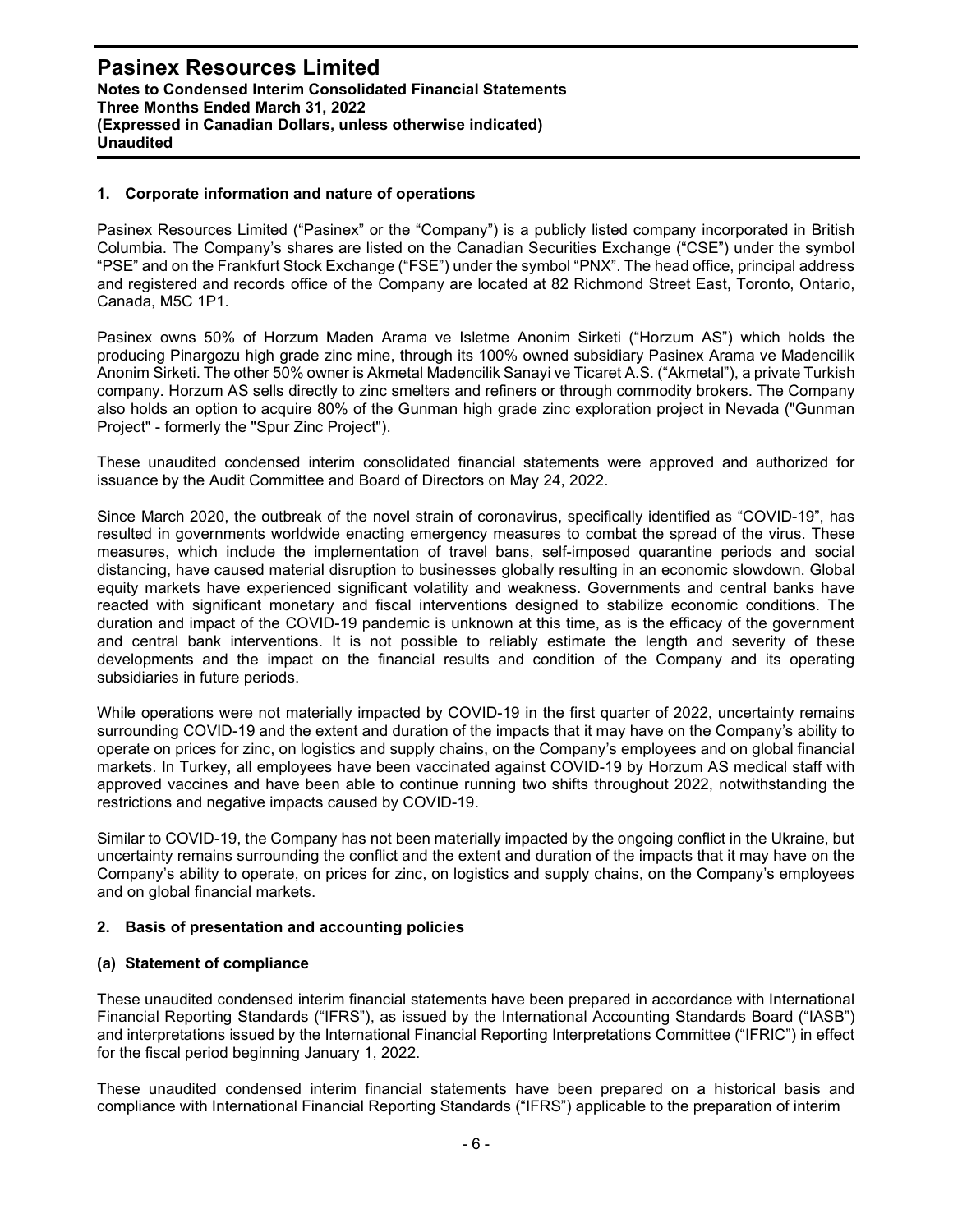#### 2. Basis of presentation and accounting policies (continued)

#### (a) Statement of compliance (continued)

#### (b) Principles of consolidation

| <b>Notes to Condensed Interim Consolidated Financial Statements</b><br>Three Months Ended March 31, 2022<br>(Expressed in Canadian Dollars, unless otherwise indicated)<br><b>Unaudited</b>                                                                                                                                                       | <b>Pasinex Resources Limited</b> |                            |      |          |
|---------------------------------------------------------------------------------------------------------------------------------------------------------------------------------------------------------------------------------------------------------------------------------------------------------------------------------------------------|----------------------------------|----------------------------|------|----------|
| 2. Basis of presentation and accounting policies (continued)                                                                                                                                                                                                                                                                                      |                                  |                            |      |          |
| (a) Statement of compliance (continued)                                                                                                                                                                                                                                                                                                           |                                  |                            |      |          |
| financial statements, including IAS 34 Interim Financial Reporting. These unaudited condensed interim financial<br>statements do not include all the information required for full annual financial statements and should be read in<br>conjunction with the Company's December 31, 2021, audited annual financial statements.                    |                                  |                            |      |          |
| (b) Principles of consolidation                                                                                                                                                                                                                                                                                                                   |                                  |                            |      |          |
| The consolidated financial statements include the financial statements of Pasinex and its subsidiaries from their<br>respective dates of control, as listed below:                                                                                                                                                                                |                                  |                            |      |          |
|                                                                                                                                                                                                                                                                                                                                                   |                                  |                            |      | Interest |
|                                                                                                                                                                                                                                                                                                                                                   | Location                         | <b>Nature of Operation</b> | 2022 | 2021     |
| Pasinex Arama                                                                                                                                                                                                                                                                                                                                     | Turkey                           | Mineral exploration        | 100% | 100%     |
| Pasinex Nevada                                                                                                                                                                                                                                                                                                                                    | <b>United States</b>             | Mineral exploration        | 100% | 100%     |
| Pasinex and its subsidiaries are collectively referred to as the "Company". All intercompany transactions,<br>balances and unrealized gains and losses from intercompany transactions have been eliminated upon<br>consolidation.<br>In addition, the Company, through Pasinex Arama, holds a joint venture interest which is equity accounted in |                                  |                            |      |          |
| the consolidated financial statements, as follows:                                                                                                                                                                                                                                                                                                |                                  |                            |      | Interest |
|                                                                                                                                                                                                                                                                                                                                                   |                                  |                            |      |          |
|                                                                                                                                                                                                                                                                                                                                                   | Location                         | <b>Nature of Operation</b> | 2022 | 2021     |

|           |          |                            |      | Interest |
|-----------|----------|----------------------------|------|----------|
|           | Location | <b>Nature of Operation</b> | 2022 | 2021     |
| Horzum AS | Turkey   | Mining                     | 50%  | 50%      |

#### (c) Basis of measurement and going concern

These consolidated financial statements have been prepared on a going concern basis, under the historical cost basis, except for financial instruments classified as financial instruments at fair value through profit or loss and fair value of stock-based compensations which, are measured at their fair value. The consolidated financial statements are presented in Canadian dollars except where otherwise indicated. In addition, these consolidated financial statements have been prepared using the accrual basis of accounting. Certain prior year balances have been reclassified to conform with current year presentation.

The application of the going concern concept assumes that the Company will continue in operation for at least the next twelve months and will be able to realize its assets and discharge its liabilities in the normal course of operations. At March 31, 2022, the Company has a net equity deficit of \$8,414,838 (December 31, 2021 – \$12,049,182) and has a working capital position of \$406,071 (December 31, 2021 – working capital deficiency position of \$2,956,668). The Company had net income of \$3,634,344 for the three months ended March 31, 2022 (three months ended March 31, 2021 – net loss of \$209,646) and positive cash flows from operations of \$769,821 for the three months ended March 31, 2022 (three months ended March 31, 2021 – negative cash flows from operations of \$234,543).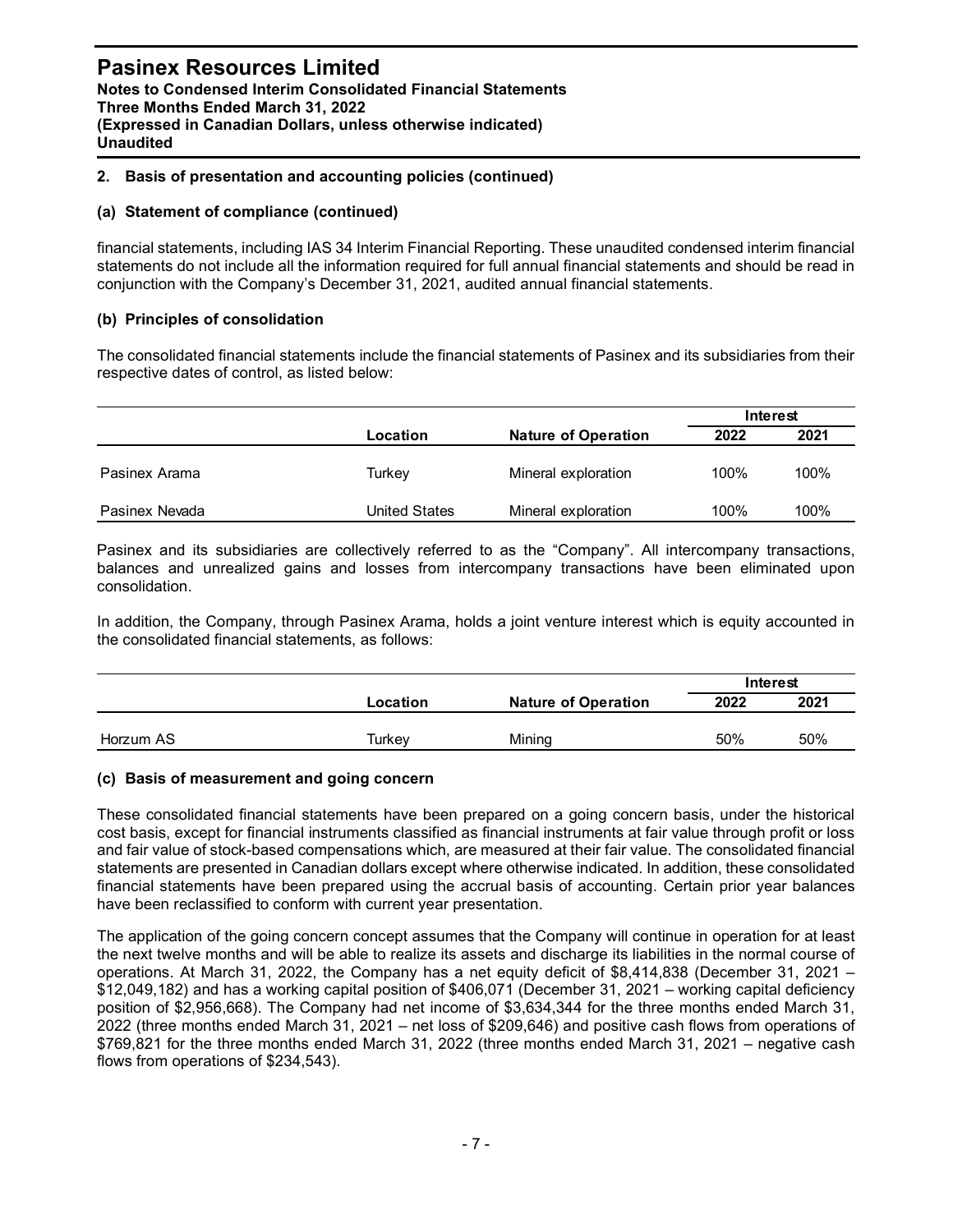#### 2. Basis of presentation and accounting policies (continued)

#### (c) Basis of measurement and going concern (continued)

Pasinex Arama received approximately TRY 13.7 million (approximately \$1.17 million using the exchange rates on the dates of the various transfers from Horzum AS) in dividend payments from Horzum AS for the three months ended March 31, 2022, compared with TRY 200,000 (approximately \$32,232 using the exchange rate on the date of the transfer from Horzum AS) for the same period in 2021. Pasinex Arama also received TRY 17 million (approximately \$1.4 million using the exchange rates on the dates of the various transfers from Horzum AS) (see note 15), subsequent to March 31, 2022.

Approximately TRY 28.25 million (approximately \$2.56 million using the exchange rates on the dates of the transfers from Pasinex Arama) of the TRY 30.7 million received by Pasinex Arama in 2022, have been transferred to Pasinex Canada. Both Pasinex Canada and Pasinex Arama now have sufficient cash on hand to fund their ongoing activities for the next 12 months, but the Company does not have enough cash on hand to repay all of its outstanding obligations.

During the quarter ended March 31, 2022, Horzum AS declared a dividend to its shareholders of which Pasinex Arama is entitled to TRY 44.8 million. Pasinex Arama has received TRY 21 million of this amount as of the date of these financial statements, leaving TRY 23.8 million to be collected.

As at March 31, 2022, Horzum AS has a receivable owing from Akmetal of approximately \$40.7 million (see note 4(a)). Management continues to work with Akmetal and the Kurmel family to resolve the collectability of this debt. Until strong credit worthiness is demonstrated by Akmetal, accounting principles require Pasinex to maintain an expected credit loss equivalent to the full balance of the receivable (note 4(a)). Receipt of the Akmetal receivable would provide significant cash flow to Pasinex through additional dividends.

Horzum AS's operations have generated substantial positive cash flow in the first three months of 2022, however in the absence of the receipt of additional dividends from Horzum AS, the Company would need to secure funding from either equity financing or additional related party loans. There can be no assurance that the Company will be able to generate either sufficient dividends from Horzum AS or be able to generate funds from other sources.

Accordingly, until Akmetal makes significant payments, these conditions represent a material uncertainty that may cast significant doubt about the Company's ability to continue as a going concern. The consolidated financial statements do not include adjustments to the carrying values of recorded assets and liabilities that might be necessary should the Company be unable to continue as a going concern.

#### (d) Accounting policies not yet effective

#### (i) Amendments to IAS 1: Classification of Liabilities as Current of Non-Current

The amendments only affect the presentation of liabilities in the statement of financial position — not the amount or timing of recognition of any asset, liability income or expenses, or the information that entities disclose about those items. In October 2020, the IASB amended the adoption date by one year to annual reporting periods beginning on or after January 1, 2023 with early application permitted. The Company is currently evaluating the potential impact of these amendments on the Company's consolidated financial statements.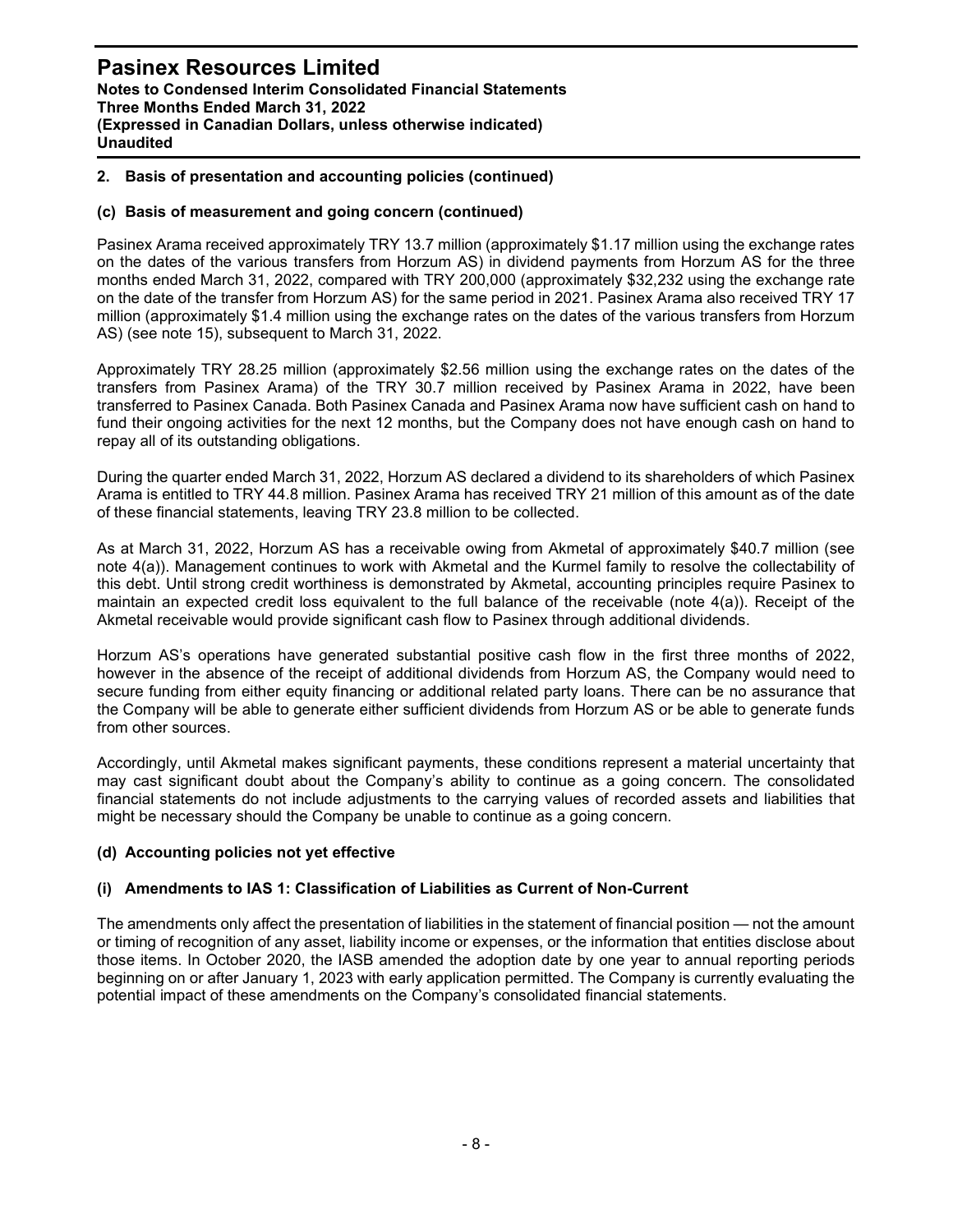#### 3. Due from Related Parties

As noted in note 2(c), Horzum declared a dividend during the first quarter of 2022, of which Pasinex Arama is entitled to TRY 44.8 million. Four million (approximately \$330,000) of this amount was collected in the first quarter of 2022, leaving an amount receivable of approximately \$3.5 million (TRY 40.8 million) at March 31, 2022.

The amount due from related parties at the end of December 31, 2021, of \$893,350, which related to the dividend declared in 2018 and other receivables relating to expenditures incurred by Pasinex Arama that were charged to Horzum AS, was collected in full in the first quarter of 2022. The actual Canadian dollar value of the amount received was approximately \$838,000.

The combination of the above items received resulted in cash inflows totaling approximately \$1.168 million.

#### 4. Investment in Horzum AS

On January 17, 2013, the Company, through its wholly owned Turkish subsidiary, Pasinex Arama, entered into a joint venture agreement with Turkey based miner, Akmetal, to explore for zinc and other associated commodities in the region between and around Horzum and Tufanbeyli, Adana Province, Turkey. A joint venture company was formed, Horzum AS, held 50% by each joint venture partner. Horzum AS is controlled by a board consisting of equal representatives of both Pasinex and Akmetal.

In 2013, Horzum AS acquired the Pinargozu mine in Turkey. The property is located within the Turkish Provinces of Adana and has been in operation since 2016 producing high grade zinc. The investment in Horzum AS is considered a joint venture for accounting purposes and accordingly is accounted for using the equity method.

Horzum AS can distribute its profits based on terms under the joint venture agreement, which requires approval from Horzum AS's Board of Directors.

#### Summarized Financial Statements for Horzum AS

Summarized financial information for Horzum AS, based on its IFRS financial statements and a reconciliation with the carrying amounts in the Company's consolidated financial statements, are set out below.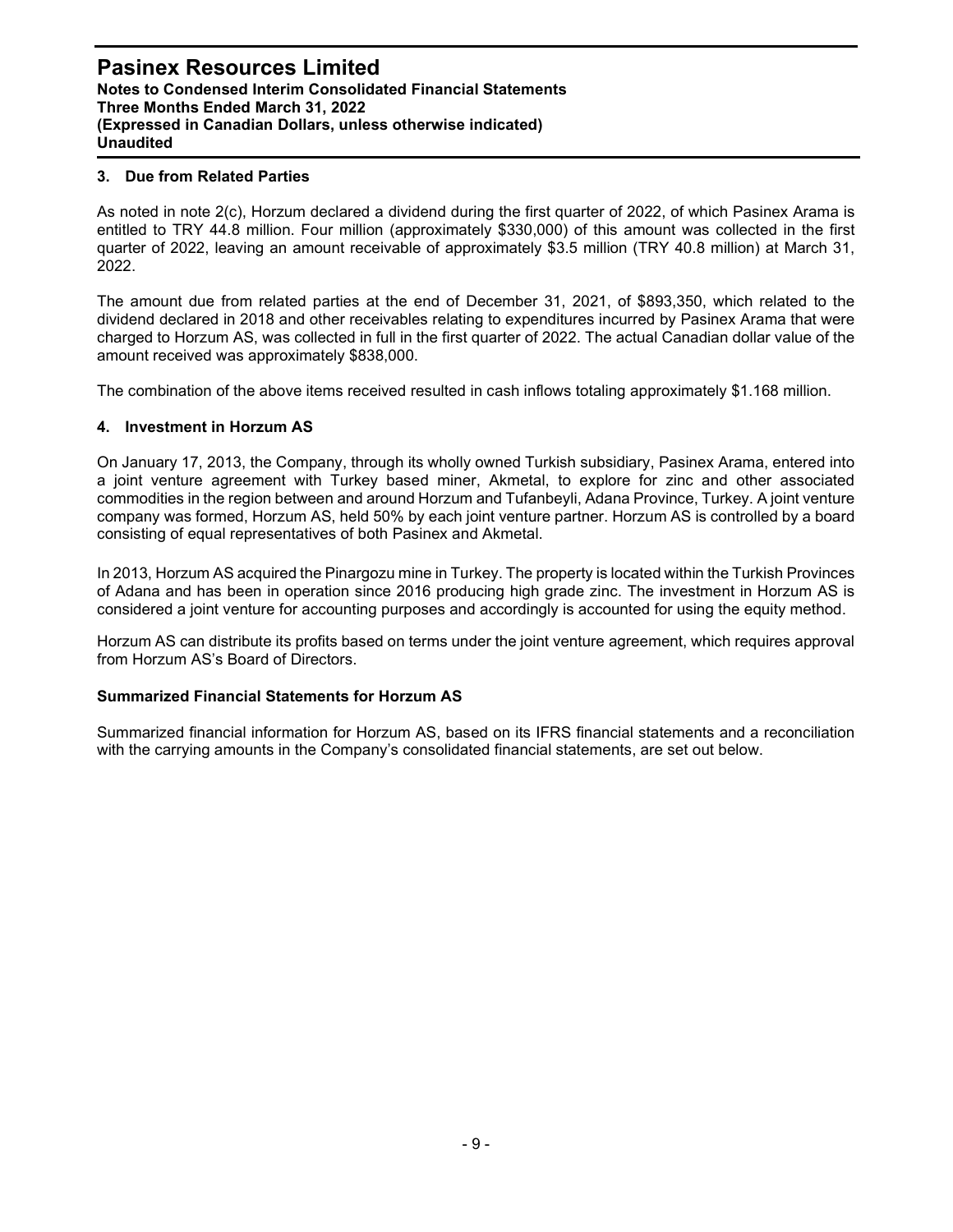### Pasinex Resources Limited

#### 4. Investment in Horzum AS (continued)

| asinex Resources Limited<br>otes to Condensed Interim Consolidated Financial Statements<br>ree Months Ended March 31, 2022<br>xpressed in Canadian Dollars, unless otherwise indicated) |                              |                            |
|-----------------------------------------------------------------------------------------------------------------------------------------------------------------------------------------|------------------------------|----------------------------|
|                                                                                                                                                                                         |                              |                            |
|                                                                                                                                                                                         |                              |                            |
|                                                                                                                                                                                         |                              |                            |
|                                                                                                                                                                                         |                              |                            |
|                                                                                                                                                                                         |                              |                            |
|                                                                                                                                                                                         |                              |                            |
|                                                                                                                                                                                         |                              |                            |
|                                                                                                                                                                                         |                              |                            |
| <b>audited</b>                                                                                                                                                                          |                              |                            |
|                                                                                                                                                                                         |                              |                            |
| <b>Investment in Horzum AS (continued)</b><br><b>Statement of Financial Position</b>                                                                                                    |                              |                            |
|                                                                                                                                                                                         | As at                        | As at                      |
| (100% basis - Canadian dollars)                                                                                                                                                         | March 31, 2022               | December 31, 2021          |
|                                                                                                                                                                                         |                              |                            |
| <b>Current assets</b>                                                                                                                                                                   |                              |                            |
| Cash and prepaid expenses                                                                                                                                                               | \$<br>$(207)$ \$             | 9,324                      |
| Akmetal receivable (note 4(a))<br>Less - discount and allowance on Akmetal receivable (note 4(a))                                                                                       | 40,708,974<br>(40, 708, 974) | 40,064,449<br>(40,064,449) |
| Trade receivables                                                                                                                                                                       | 26,724                       | 1,630                      |
| Other receivables                                                                                                                                                                       | 4,142                        | 346,353                    |
| Inventories                                                                                                                                                                             | 759,905                      | 602,015                    |
| <b>Total current assets</b>                                                                                                                                                             | 790,564                      | 959,322                    |
|                                                                                                                                                                                         |                              |                            |
| <b>Non-current assets</b>                                                                                                                                                               |                              |                            |
| Lease asset<br>Plant and equipment                                                                                                                                                      | 632,002<br>238,191           | 716,086<br>262,757         |
| Other non-current assets                                                                                                                                                                | 53,899                       | 197,347                    |
| Total non-current assets                                                                                                                                                                | 924,092                      | 1,176,190                  |
|                                                                                                                                                                                         |                              |                            |
| <b>Total assets</b>                                                                                                                                                                     | \$<br>1,714,656 \$           | 2,135,512                  |
| <b>Current Liabilities</b>                                                                                                                                                              |                              |                            |
| Trade payable and other current liabilities                                                                                                                                             | \$<br>475,660 \$             | 267,912                    |
| Amounts due to shareholders and related parties (note 4(b))                                                                                                                             | 3,476,133                    | 893,345                    |
| Lease liabilities                                                                                                                                                                       | 737,215                      | 821,146                    |
| Deferred revenue                                                                                                                                                                        | 1,239,453                    |                            |
| Income taxes payable                                                                                                                                                                    | 1,830,658                    | 2,404,404                  |
| <b>Total current liabilities</b>                                                                                                                                                        | 7,759,119                    | 4,386,807                  |
| <b>Non-current liabilities</b>                                                                                                                                                          |                              |                            |
| Employee benefits and other liabilities                                                                                                                                                 | 91,327                       | 101,724                    |
| Income taxes payable                                                                                                                                                                    | 839,078                      | 1,351,218                  |
| <b>Total liabilities</b>                                                                                                                                                                | 8,689,524                    | 5,839,749                  |
| Shareholders' deficiency                                                                                                                                                                |                              |                            |
| Share capital                                                                                                                                                                           | 237,400                      | 237,400                    |
| Deficit                                                                                                                                                                                 | (10, 172, 199)               | (6, 554, 008)              |
| Foreign exchange difference                                                                                                                                                             | 2,959,931                    | 2,612,371                  |
| Total liabilities and shareholders' deficiency                                                                                                                                          | \$<br>1,714,656 \$           | 2,135,512                  |
|                                                                                                                                                                                         | 50%                          | 50%                        |
| Pasinex ownership interest<br>Net equity above                                                                                                                                          | \$<br>$(6,974,868)$ \$       | (3,704,237)                |
| Pasinex ownership interest in Horzum AS                                                                                                                                                 | \$<br>$(3,920,392)$ \$       | (1,852,119)                |
| Unpaid dividend                                                                                                                                                                         | 3,476,133                    | 840,791                    |
| Impairment in excess of equity value                                                                                                                                                    | 444,259                      | 1,011,328                  |
| Pasinex investment in Horzum AS                                                                                                                                                         | \$<br>$-$ \$                 |                            |
|                                                                                                                                                                                         |                              |                            |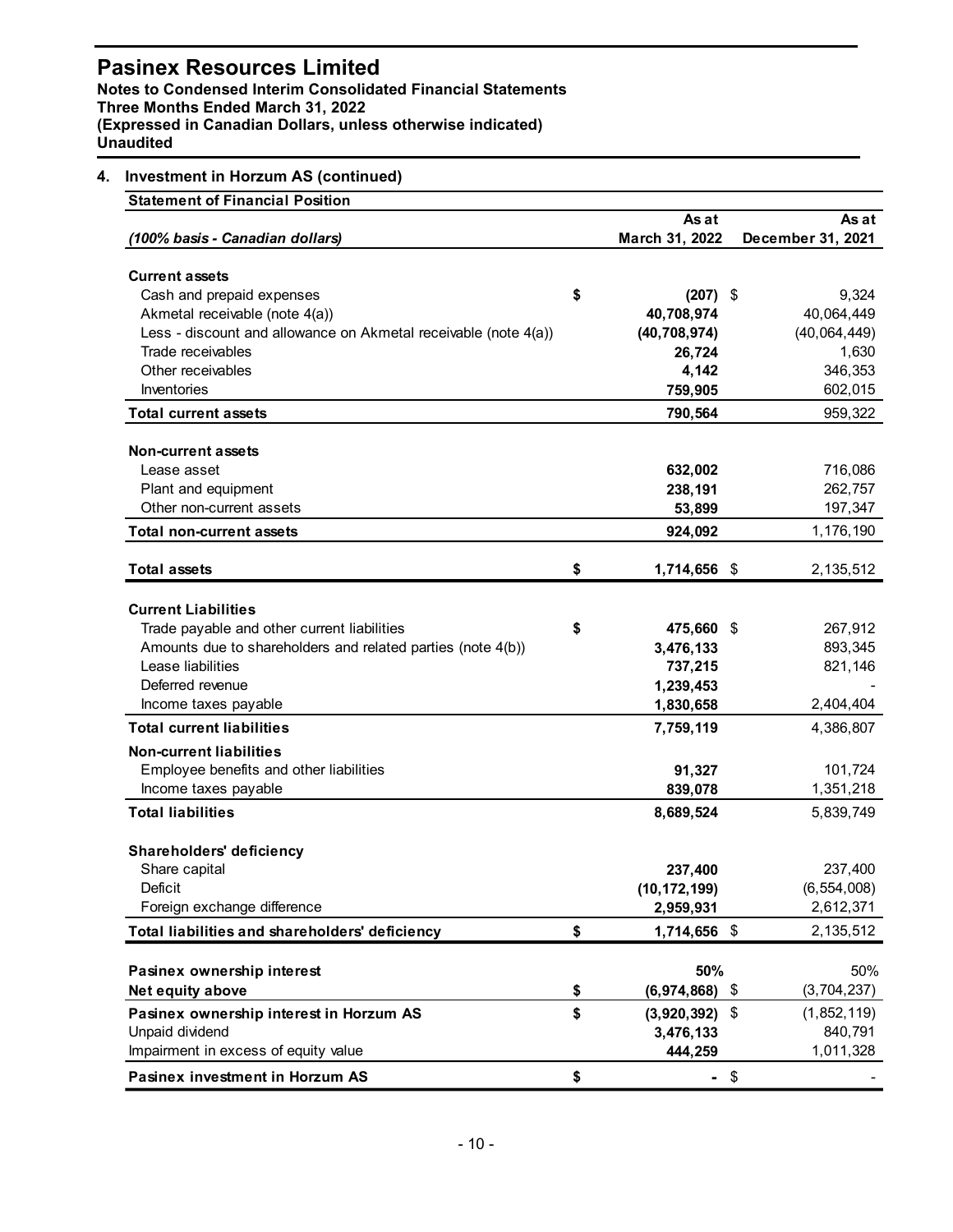#### 4. Investment in Horzum AS (continued)

| <b>Pasinex Resources Limited</b><br><b>Notes to Condensed Interim Consolidated Financial Statements</b><br>Three Months Ended March 31, 2022<br>(Expressed in Canadian Dollars, unless otherwise indicated)<br><b>Unaudited</b> |                                                               |                                                                           |
|---------------------------------------------------------------------------------------------------------------------------------------------------------------------------------------------------------------------------------|---------------------------------------------------------------|---------------------------------------------------------------------------|
| 4. Investment in Horzum AS (continued)                                                                                                                                                                                          |                                                               |                                                                           |
| <b>Statement of Operations</b>                                                                                                                                                                                                  |                                                               |                                                                           |
|                                                                                                                                                                                                                                 |                                                               | <b>Three Months Ended</b>                                                 |
| (100% basis - Canadian dollars)                                                                                                                                                                                                 | 2022                                                          | March 31,<br>2021                                                         |
| Revenue<br>Cost of sales<br>Selling, marketing and other distibution<br>Operating income                                                                                                                                        | \$<br>4,609,343 \$<br>(1, 293, 224)<br>(16,004)<br>3,300,115  | 1,332,959<br>(1,039,748)<br>(55, 631)<br>237,580                          |
| Impairment of Akmetal receivable                                                                                                                                                                                                |                                                               |                                                                           |
| (note $4$ (a))<br>General and administrative expenses<br>Foreign exchange gain<br>Finance expense<br>Other<br>Current income tax expense                                                                                        | (5,717,517)<br>(168, 963)<br>4,537,316<br>(41, 973)<br>15,231 | (3,707,887)<br>(64, 281)<br>4,434,577<br>(17, 308)<br>20,657<br>(58, 519) |
|                                                                                                                                                                                                                                 | \$<br>1,924,209 \$                                            | 844,819                                                                   |

The total receivable from Akmetal is approximately \$40.7 million as at the end of March 31, 2022 compared with \$40.1 million at the end of December 31, 2021. The receivable consists of a number of items including joint venture sales proceeds received and withheld by Akmetal, the value of zinc product mined at the joint venture used by Akmetal, foreign currency gains on USD denominated amounts and the value of certain loan payments made to a customer on behalf of Akmetal (note 4(c)); less the value of any operating expenses paid by Akmetal.

As a result of not having collected the Akmetal receivable, Horzum AS has not been able to pay its liabilities in the normal course of operations. Horzum AS currently has approximately \$7.78 million in current liabilities (approximately \$4.4 million at December 31, 2021) and a working capital deficiency of approximately \$7.0 million (\$3.4 million at December 31, 2021). Included within the total current liabilities are \$0.5 million owed in trade payables (\$0.3 million at December 31, 2021), \$3.5 million owed to the Company's wholly owned subsidiary in Turkey (\$0.9 million at December 31, 2021), approximately \$1.2 million in amounts collected for which the sale has not been completed, and \$1.8 million in various taxes payable (\$2.4 million at December 31, 2021). Due to the tax restructuring \$0.9 million of the taxes payable has been classified as non-current (\$1.4 million at December 31, 2021). The amount due to Pasinex Arama at year end was collected during the first quarter. The amount outstanding is for the newly declared dividend in March 2022.

Due to Akmetal's continued liquidity issues and continued nonpayment of the receivable, management has continued to assess the probability of credit losses to be high. As a result, the receivable remains written down to zero. See note 2(c) Basis of Measurement and Going Concern for additional discussion on the collectability of the Akmetal receivable.

During the three months ended March 31, 2022, the Company's subsidiary received approximately \$1.17 million (TRY 13.7 million) (\$32,232 (TRY 200,000) in the three months ended March 31, 2021) in dividend payments from Horzum AS.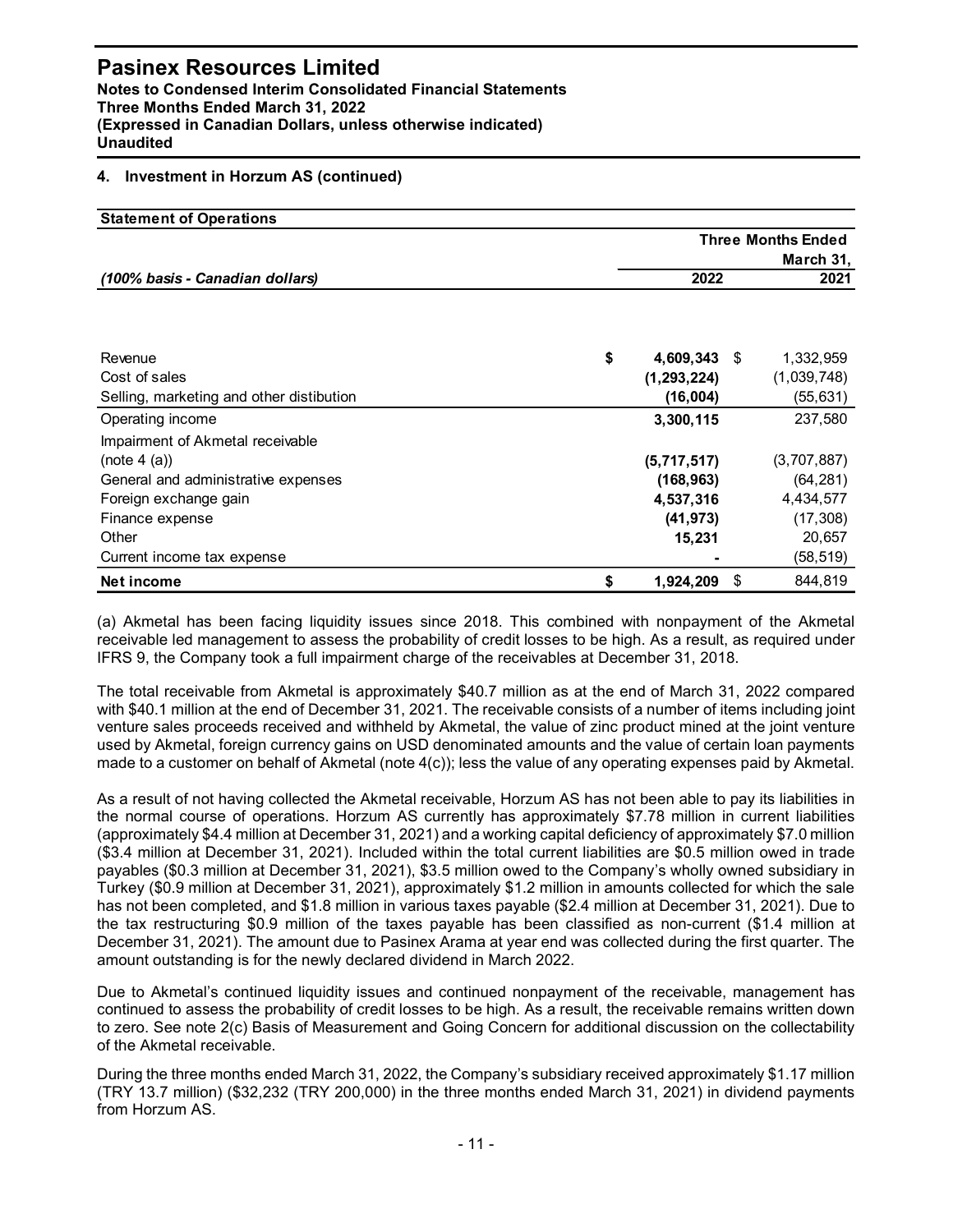#### 4. Investment in Horzum AS (continued)

(b) Amounts due to shareholders and related parties include the dividend payable to Pasinex Arama.

(c) Akmetal entered into a loan facility with one of its customers for overpayments received on advanced provisional invoice payments received in 2018. Akmetal did not make payments against the loan facility, but Horzum AS has paid a total of approximately US\$1.75 million (approximately \$2.2 million using the March 31, 2022, spot rate) to this customer, as at March 31, 2022.

(d) In 2022 and 2021, the equity loss from Horzum AS was greater than its investment value so the loss was capped as the investment could not be less than zero. The unrecognized loss will be applied against future equity gains. In the three months ended March 31, 2022, the Company's share of net income after tax of approximately \$962,000 reduced the carry forward losses.

(e) In December 2020, Horzum AS restructured its tax liabilities that were due as at August 31, 2020, as allowed by the Turkish taxation department. Horzum AS is scheduled to make instalments of its various tax debts, with each tax debt under its own schedule of 18 equal instalments. Horzum AS has paid certain of the instalments due in 2021. The total amount paid to March 31, 2022, was approximately TRY 14.1 million (approximately \$1.75 million using the exchange rates on the dates of the payments). As part of the tax restructuring agreements the joint venture is permitted to miss two instalments, per each restructuring agreement, during each year of the restructuring agreements three-year life. Horzum AS has missed two instalments in 2021 for each of the restructuring agreements. The amount of the missed payments totaled TRY 4.7 million Turkish Lira. Horzum AS has paid all of its instalments in 2022 and is therefore in compliance with each of the tax restructuring agreements. Any missed instalments will become due and payable at the end of the month following the date of the last payment date of the restructuring. An additional requirement to remain in compliance with the restructuring agreements is that all current taxes from September 1, 2020, onward must be paid when they become due. As of the date of these financial statements, Horzum AS made all of these required payments. greater than its investment value so the loss was<br>unrecognized loss will be applied against future<br>the Company's share of net income after tax of<br>s that were due as at August 31, 2020, as allowed<br>to make instalments of its is greater than its investment value so the loss was<br>the unrecognized loss will be applied against future<br>2, the Company's share of net income after tax of<br>tites that were due as at August 31, 2020, as allowed<br>ed to make sphoroximately sebc.000 reduced the carry toward losses.<br>
September 2020, Herzum AS restructured its axial initialis that were due as at August 31, 2020, as allowed<br>
by the Turkish taxation department. Horzum AS is schedul

| each tax debt under its own schedule of 18 equal instalments. Horzum AS has paid certain of the instalments<br>due in 2021. The total amount paid to March 31, 2022, was approximately TRY 14.1 million (approximately<br>\$1.75 million using the exchange rates on the dates of the payments). As part of the tax restructuring<br>agreements the joint venture is permitted to miss two instalments, per each restructuring agreement, during<br>each year of the restructuring agreements three-year life. Horzum AS has missed two instalments in 2021 for<br>each of the restructuring agreements. The amount of the missed payments totaled TRY 4.7 million Turkish Lira.<br>Horzum AS has paid all of its instalments in 2022 and is therefore in compliance with each of the tax restructuring<br>agreements. Any missed instalments will become due and payable at the end of the month following the date<br>of the last payment date of the restructuring. An additional requirement to remain in compliance with the<br>restructuring agreements is that all current taxes from September 1, 2020, onward must be paid when they<br>become due. As of the date of these financial statements, Horzum AS made all of these required payments.<br>5. Exploration and evaluation assets |    |                             |                           | by the Turkish taxation department. Horzum AS is scheduled to make instalments of its various tax debts, with |
|---------------------------------------------------------------------------------------------------------------------------------------------------------------------------------------------------------------------------------------------------------------------------------------------------------------------------------------------------------------------------------------------------------------------------------------------------------------------------------------------------------------------------------------------------------------------------------------------------------------------------------------------------------------------------------------------------------------------------------------------------------------------------------------------------------------------------------------------------------------------------------------------------------------------------------------------------------------------------------------------------------------------------------------------------------------------------------------------------------------------------------------------------------------------------------------------------------------------------------------------------------------------------------------------------|----|-----------------------------|---------------------------|---------------------------------------------------------------------------------------------------------------|
|                                                                                                                                                                                                                                                                                                                                                                                                                                                                                                                                                                                                                                                                                                                                                                                                                                                                                                                                                                                                                                                                                                                                                                                                                                                                                                   |    | Horzum<br><b>Properties</b> | Gunman<br><b>Project</b>  | Total                                                                                                         |
| Balance as at December 31, 2020<br>Additions during the year:                                                                                                                                                                                                                                                                                                                                                                                                                                                                                                                                                                                                                                                                                                                                                                                                                                                                                                                                                                                                                                                                                                                                                                                                                                     | S. | 594,664 \$                  | 1,343,194 \$              | 1,937,858                                                                                                     |
| Acquisition costs - cash<br>Expense capitalized costs                                                                                                                                                                                                                                                                                                                                                                                                                                                                                                                                                                                                                                                                                                                                                                                                                                                                                                                                                                                                                                                                                                                                                                                                                                             |    | (78, 320)<br>(59, 023)      | 25,679<br>(24, 972)       | 25,679<br>(78, 320)<br>(83, 995)                                                                              |
| Foreign exchange adjustment                                                                                                                                                                                                                                                                                                                                                                                                                                                                                                                                                                                                                                                                                                                                                                                                                                                                                                                                                                                                                                                                                                                                                                                                                                                                       |    |                             |                           |                                                                                                               |
| Balance as at December 31, 2021<br>Foreign exchange adjustment                                                                                                                                                                                                                                                                                                                                                                                                                                                                                                                                                                                                                                                                                                                                                                                                                                                                                                                                                                                                                                                                                                                                                                                                                                    | \$ | 457,321 \$                  | 1,343,901 \$<br>(17, 597) | 1,801,222<br>(17, 597)                                                                                        |

#### 5. Exploration and evaluation assets

#### (a) Horzum Properties

The Company, through Pasinex Arama holds the Akkaya Property, for which it is awaiting the receipt of its operational license. Once received, the Pasinex Arama will have three years to convert the operational license to an operational permit. In order to receive the operational permit, Pasinex Arama must obtain all essential permits including forestry and working permits according to the mining laws and completion of an environmental impact assessment.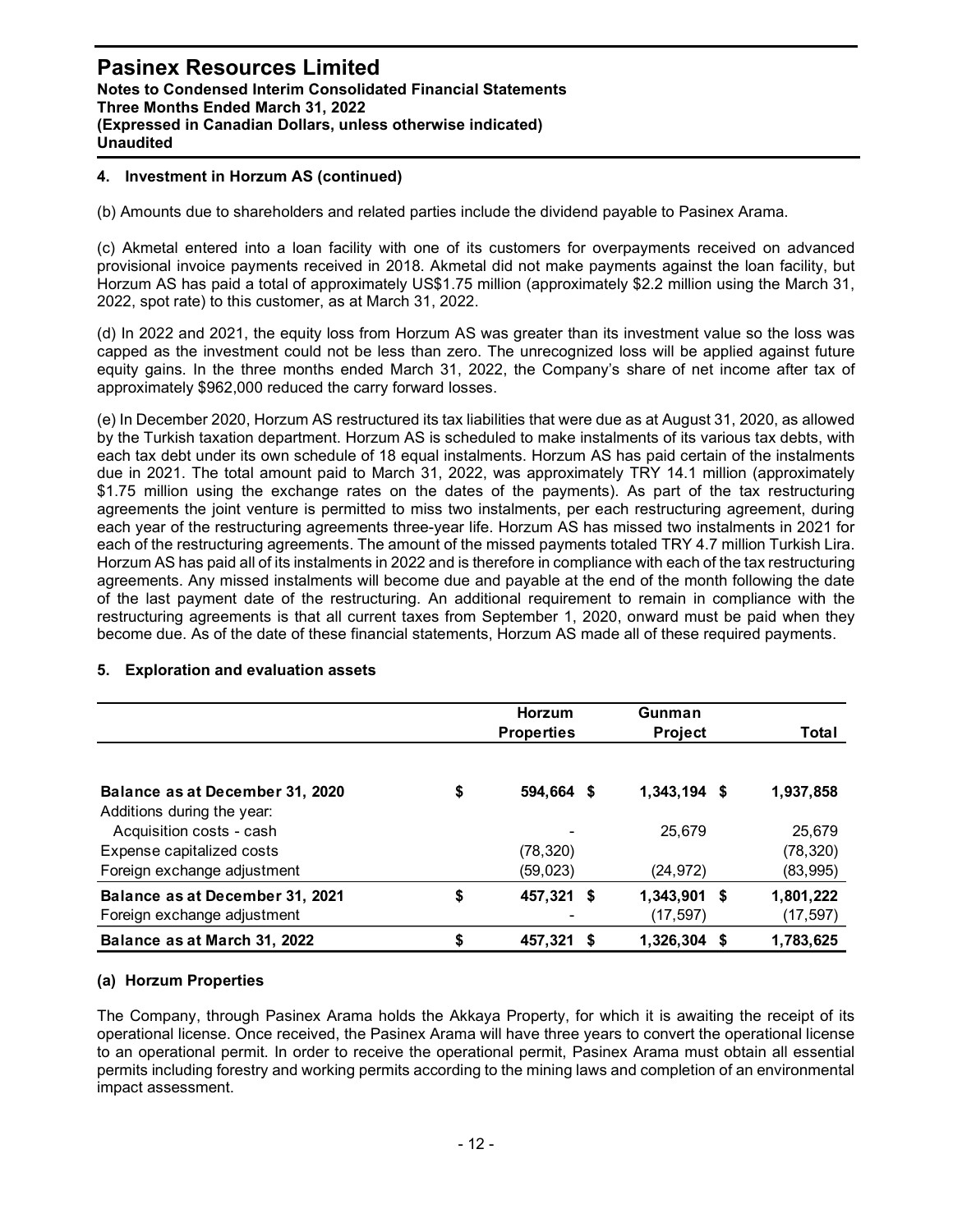#### 5. Exploration and evaluation assets (continued)

#### (b) Gunman Project

Pasinex through its wholly-owned subsidiary Pasinex Nevada, entered into an option agreement with Cypress Development Corp ("Cypress") and Caliber Minerals Inc. ("Caliber") (formerly named Silcom Systems Inc.) to earn up to an 80% interest in the Gunman Project (formerly the "Spur Zinc Project") located in White Pine County, Nevada ("Option Agreement"). The Option Agreement's total consideration to acquire an 80% interest is a combination of cash and Pasinex common shares. The Company must incur minimum exploration expenditures totalling US\$2,950,000.

On September 12, 2019, the Company announced they reached an agreement with Cypress and Caliber to change the terms relating to the earn in option agreement by changing the date of the US\$100,000 option payment to December 11, 2019 (paid) and deferred the 2019 exploration obligations to 2020.

On November 27, 2020, the Company entered into an additional amending agreement with Cypress and Caliber to extend the deadline for completion of the minimum exploration expenditures to December 31, 2022. Also, the deadline to acquire the additional 29% interest, as outlined below, has been extended to December 31, 2024. As part of the amending agreement the Company changed the name of the project to Gunman Project, agreed to pay US\$15,000 to Cypress and was required to spend a minimum of US\$200,000 by December 31, 2021, as a condition precedent for the effectiveness of the amending agreement.

On December 14, 2021, the Company entered into an additional amending agreement with Cypress and Caliber to extend the deadline to complete the minimum of US \$200,000.00 of qualified exploration expenditures to on or before June 30, 2022. The Company agreed to pay US\$20,000 for this extension. The Company has satisfied the US\$200,000 spending obligation as of March 31, 2022.

The spending and associated ownership is as follows:

To acquire an initial 51% of the Gunman Project:

- In December 2017, a cash payment was made to Caliber of US\$125,000 (\$158,897) and 2.2 million Pasinex Common Shares (value of \$484,000) were issued to Caliber and Cypress.
- In September 2018, a cash payment of US\$200,000 (\$258,960) and issuance of 2.2 million Pasinex Common Shares (value of \$264,000) were made to Caliber and Cypress.
- In December 2019, a payment of US\$100,000 cash and issuance of 200,000 Pasinex Common Shares (valued at \$6,000) to Cypress.
- In addition, minimum exploration expenditures as defined in the Option Agreement must be spent as follows:
	- $\circ$  US\$250,000 prior to December 5, 2018 (paid);
	- $\circ$  US\$800,000 prior to December 5, 2019 (deferred to December 31, 2022 paid):
	- o US\$800,000 prior to December 5, 2020 (deferred to December 31, 2022 spent US\$52,000 to March 31, 2022).

If the 51% option is exercised, Pasinex will enter into a joint venture agreement with Cypress. Total consideration to acquire the 51% interest includes US\$460,000 in cash payments, (including US\$35,000 in payments relating to the amending agreements), issuance of 4.6 million Pasinex Common Shares and minimum exploration expenditures of US\$1,850,000.

To acquire an additional 29% of the Gunman Project:

- Prior to December 5, 2021 (deferred to December 31, 2024) a payment of US\$250,000 cash and issuance of 200,000 Pasinex Common Shares to Cypress.
- Spend an additional US\$1.1 million in exploration expenditures as defined in the Option Agreement.

The underlying licenses are in good standing until September 2022.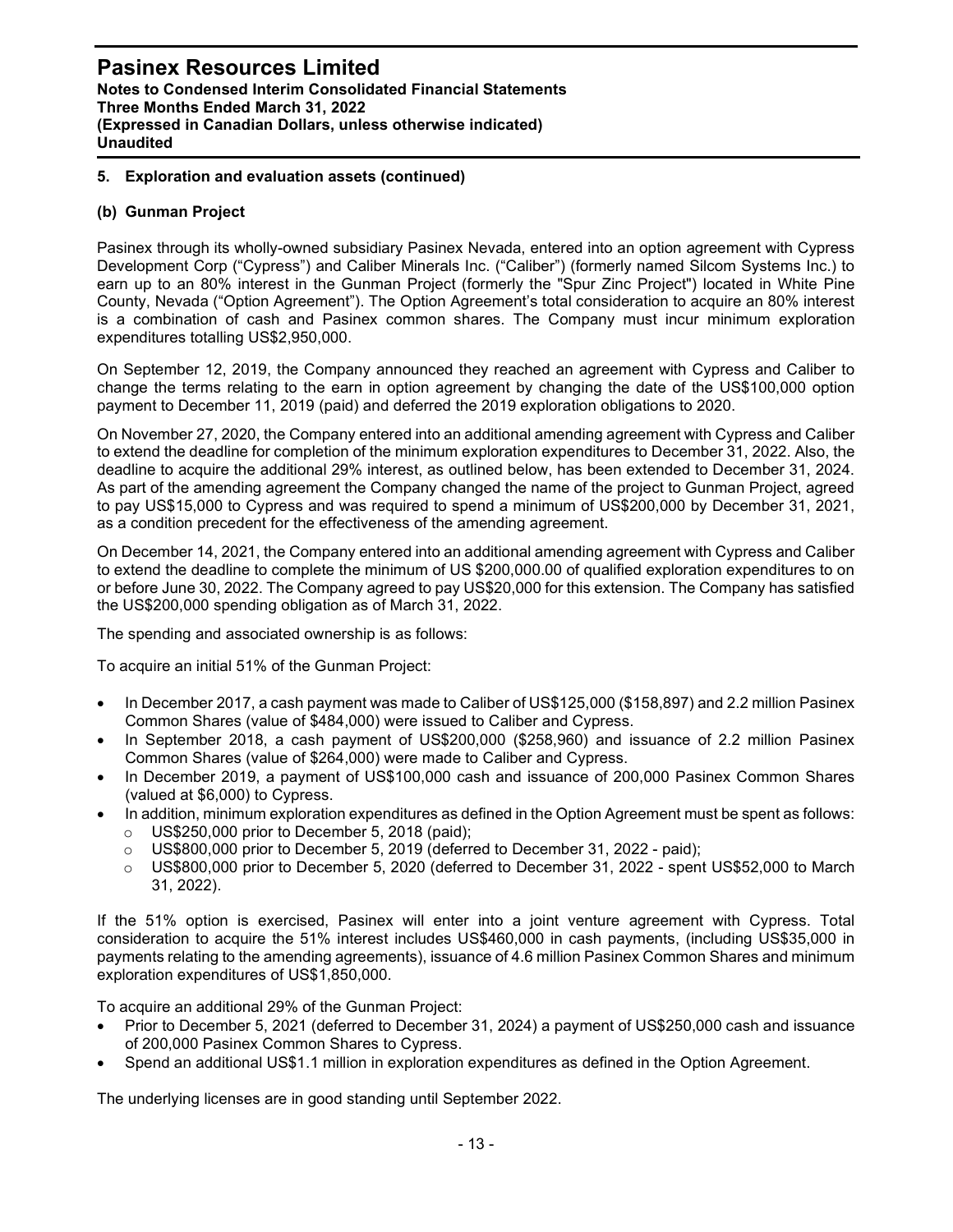#### 6. Accounts payable and accrued liabilities

#### 7. Shareholder loans

#### 8. Loan payable

|                                                                                                                                                                                                                                                                                                                                                                                                                                                                                                                                                                                                                                  | March 31, 2022             | December 31, 2021          |
|----------------------------------------------------------------------------------------------------------------------------------------------------------------------------------------------------------------------------------------------------------------------------------------------------------------------------------------------------------------------------------------------------------------------------------------------------------------------------------------------------------------------------------------------------------------------------------------------------------------------------------|----------------------------|----------------------------|
| Trade payables<br><b>Accrued liabilities</b>                                                                                                                                                                                                                                                                                                                                                                                                                                                                                                                                                                                     | \$<br>583,910 \$<br>88,360 | 619,067<br>64,567          |
| Total accounts payable and accrued liabilities                                                                                                                                                                                                                                                                                                                                                                                                                                                                                                                                                                                   | \$<br>672,270 \$           | 683,634                    |
| <b>Shareholder loans</b>                                                                                                                                                                                                                                                                                                                                                                                                                                                                                                                                                                                                         |                            |                            |
| On August 1, 2018, the Company entered into loans with certain shareholders and directors of the Company<br>(the "lenders") in the form of promissory notes. The promissory notes are payable on demand by the lenders<br>and bear interest at 6% per annum, payable quarterly in arrears commencing September 15, 2018. The<br>promissory notes are secured by all the property and assets of the Company.<br>During the three months ended March 31, 2021, the Company received an additional \$175,000 (no amounts<br>were received in the first quarter of 2022) from shareholders and recorded interest expense of \$38,449 |                            |                            |
| compared with \$31,438 for the same period in 2021. As at March 31, 2022, the shareholder loans and accrued<br>interest thereon totalled \$2,811,143 (December 31, 2021 - \$2,774,106).<br>Loan payable                                                                                                                                                                                                                                                                                                                                                                                                                          |                            |                            |
|                                                                                                                                                                                                                                                                                                                                                                                                                                                                                                                                                                                                                                  | As at<br>March 31, 2022    | As at<br>December 31, 2021 |
| CEBA loan<br>Loan to unrelated party                                                                                                                                                                                                                                                                                                                                                                                                                                                                                                                                                                                             | \$<br>40,000 \$<br>114,878 | 40,000<br>113,466          |

One of the shareholder loans was reclassified to loan payable from shareholder loans during 2021. Interest accrued on this loan during the first quarter of 2022 was \$1,412.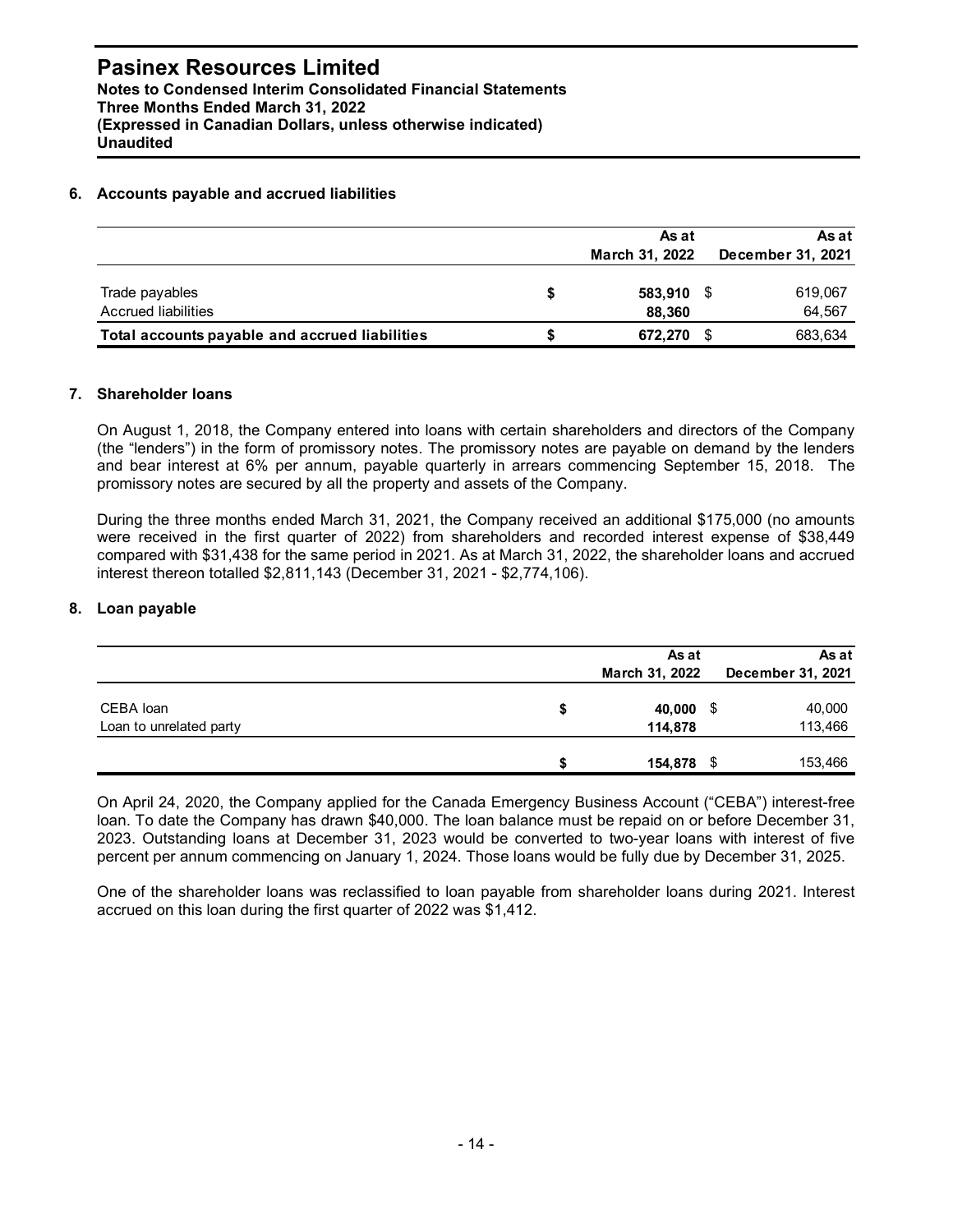#### 9. Share capital

| <b>Pasinex Resources Limited</b><br>Notes to Condensed Interim Consolidated Financial Statements<br>Three Months Ended March 31, 2022<br>(Expressed in Canadian Dollars, unless otherwise indicated)<br><b>Unaudited</b>                                                                                                                                                                                                                                                                                                                  |                            |                                                     |
|-------------------------------------------------------------------------------------------------------------------------------------------------------------------------------------------------------------------------------------------------------------------------------------------------------------------------------------------------------------------------------------------------------------------------------------------------------------------------------------------------------------------------------------------|----------------------------|-----------------------------------------------------|
| 9. Share capital                                                                                                                                                                                                                                                                                                                                                                                                                                                                                                                          |                            |                                                     |
| (a) Authorized: Unlimited common shares with no par value.                                                                                                                                                                                                                                                                                                                                                                                                                                                                                |                            |                                                     |
| (b) Issued and outstanding common shares:                                                                                                                                                                                                                                                                                                                                                                                                                                                                                                 |                            |                                                     |
|                                                                                                                                                                                                                                                                                                                                                                                                                                                                                                                                           | Number of<br><b>Shares</b> | Amount                                              |
| Balance as at December 31, 2020 and March 31, 2021                                                                                                                                                                                                                                                                                                                                                                                                                                                                                        | 144,554,371 \$             | 12,888,506                                          |
| Balance as at December 31, 2021 and March 31, 2022                                                                                                                                                                                                                                                                                                                                                                                                                                                                                        | 144,554,371 \$             | 12,888,506                                          |
| 10. Stock options                                                                                                                                                                                                                                                                                                                                                                                                                                                                                                                         |                            |                                                     |
| The Company has a stock option plan (the "Plan") in place under which it is authorized to grant options of up to<br>10% of its outstanding shares to officers, directors, employees and consultants. The exercise price of each<br>option is to be determined by the Board of Directors but shall not be less than the discounted market price as<br>defined by the CSE. The expiry date for each option should be for a maximum term of five years. The Plan was<br>most recently approved at the Company's 2015 Annual General Meeting. |                            |                                                     |
| The following table reflects the continuity of stock options for the periods presented:                                                                                                                                                                                                                                                                                                                                                                                                                                                   |                            |                                                     |
|                                                                                                                                                                                                                                                                                                                                                                                                                                                                                                                                           | <b>Options</b>             | Number of Weighted Average<br><b>Exercise Price</b> |
|                                                                                                                                                                                                                                                                                                                                                                                                                                                                                                                                           |                            |                                                     |

#### 10. Stock options

|                                                                                                                                                                                                                                                                                                                                                                                                                                                                                                                                           | <b>Shares</b>            | <b>Amount</b>                                       |
|-------------------------------------------------------------------------------------------------------------------------------------------------------------------------------------------------------------------------------------------------------------------------------------------------------------------------------------------------------------------------------------------------------------------------------------------------------------------------------------------------------------------------------------------|--------------------------|-----------------------------------------------------|
| Balance as at December 31, 2020 and March 31, 2021                                                                                                                                                                                                                                                                                                                                                                                                                                                                                        | 144,554,371 \$           | 12,888,506                                          |
| Balance as at December 31, 2021 and March 31, 2022                                                                                                                                                                                                                                                                                                                                                                                                                                                                                        | 144,554,371 \$           | 12,888,506                                          |
| 10. Stock options                                                                                                                                                                                                                                                                                                                                                                                                                                                                                                                         |                          |                                                     |
| The Company has a stock option plan (the "Plan") in place under which it is authorized to grant options of up to<br>10% of its outstanding shares to officers, directors, employees and consultants. The exercise price of each<br>option is to be determined by the Board of Directors but shall not be less than the discounted market price as<br>defined by the CSE. The expiry date for each option should be for a maximum term of five years. The Plan was<br>most recently approved at the Company's 2015 Annual General Meeting. |                          |                                                     |
|                                                                                                                                                                                                                                                                                                                                                                                                                                                                                                                                           |                          |                                                     |
| The following table reflects the continuity of stock options for the periods presented:                                                                                                                                                                                                                                                                                                                                                                                                                                                   |                          |                                                     |
|                                                                                                                                                                                                                                                                                                                                                                                                                                                                                                                                           | <b>Options</b>           | Number of Weighted Average<br><b>Exercise Price</b> |
| Balance as at December 31, 2020 and March 31, 2021                                                                                                                                                                                                                                                                                                                                                                                                                                                                                        | 3,250,000                | \$<br>0.13                                          |
| Balance as at December 31, 2021                                                                                                                                                                                                                                                                                                                                                                                                                                                                                                           | 10,750,000               | \$<br>0.05                                          |
| <b>Expired</b><br>Granted (note 10)                                                                                                                                                                                                                                                                                                                                                                                                                                                                                                       | (1,500,000)<br>1,500,000 | \$<br>0.04<br>0.04                                  |

On March 24, 2022, 1,500,000 stock options were granted to the CFO of the Company at an exercise price of \$0.04 per stock option, expiring March 24, 2027. The stock options vested immediately. The fair value of the stock options at the date of grant of \$57,000 was estimated using the Black-Scholes valuation model with the following assumptions: a five-year expected term; a 183% expected volatility based on historical trends; risk-free interest rate of 2.27%; share price at the date of grant of \$0.04; and an expected dividend yield of 0%. The Company expensed the full amount of \$57,000 in the first quarter of 2022.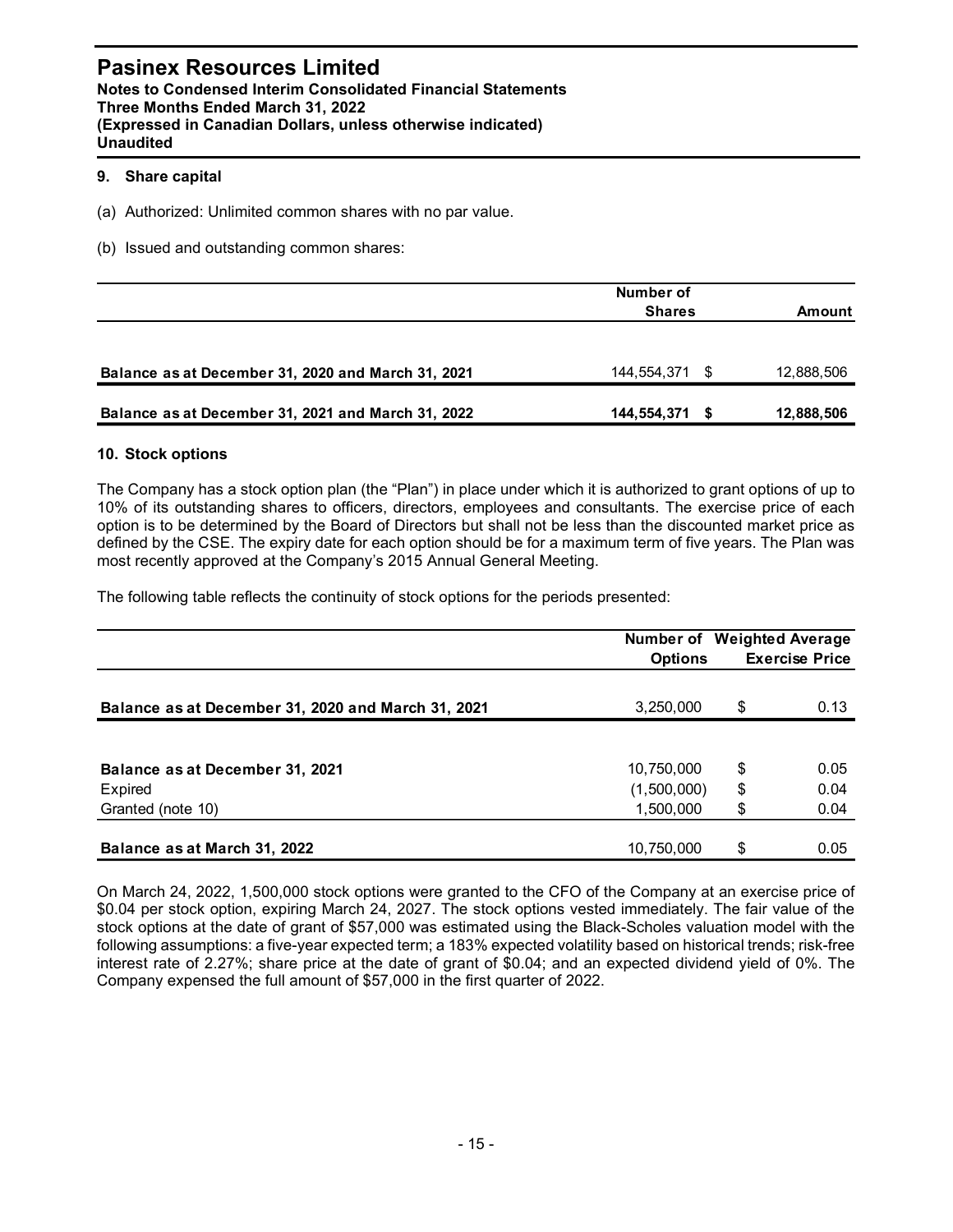#### 10. Stock options (continued)

| <b>Pasinex Resources Limited</b><br>Notes to Condensed Interim Consolidated Financial Statements<br>Three Months Ended March 31, 2022<br>(Expressed in Canadian Dollars, unless otherwise indicated)<br><b>Unaudited</b> |                          |             |      |                 |                                        |
|--------------------------------------------------------------------------------------------------------------------------------------------------------------------------------------------------------------------------|--------------------------|-------------|------|-----------------|----------------------------------------|
| 10. Stock options (continued)                                                                                                                                                                                            |                          |             |      |                 |                                        |
| The Company had the following stock options outstanding as of March 31, 2022:                                                                                                                                            |                          |             |      |                 |                                        |
|                                                                                                                                                                                                                          |                          |             |      |                 | <b>Weighted Average</b><br>Remaining   |
|                                                                                                                                                                                                                          | <b>Number of Options</b> |             |      | <b>Exercise</b> | Contractual                            |
| <b>Expiry Date</b>                                                                                                                                                                                                       | Outstanding              | Exercisable |      | <b>Price</b>    | Life (Years)                           |
| August 14, 2022                                                                                                                                                                                                          | 200,000                  | 200,000     | \$   | 0.25            | 0.37                                   |
| January 24, 2023                                                                                                                                                                                                         | 50,000                   | 50,000      | \$   | 0.20            | 0.82                                   |
| July 25, 2024                                                                                                                                                                                                            | 500,000                  | 500,000     | \$   | 0.09            | 2.32                                   |
| April 30, 2026                                                                                                                                                                                                           | 8,500,000                | 8,500,000   | $\,$ | 0.04            | 4.09                                   |
| March 24, 2027                                                                                                                                                                                                           | 1,500,000                | 1,500,000   | \$   | 0.04            | 4.95                                   |
| <b>Total</b>                                                                                                                                                                                                             | 10,750,000               | 10,750,000  | S    | 0.05            | 4.04                                   |
| 11. Net income (loss) per common share<br>Basic and diluted net loss per share are as follows for the periods presented:                                                                                                 |                          |             |      |                 |                                        |
|                                                                                                                                                                                                                          |                          |             |      |                 |                                        |
|                                                                                                                                                                                                                          |                          |             |      |                 | <b>Three Months Ended</b><br>March 31, |
|                                                                                                                                                                                                                          |                          |             |      |                 |                                        |

#### 11. Net income (loss) per common share

| <b>Expiry Date</b>                                                                                                                                | Outstanding | Exercisable | <b>Price</b>   | Life (Years)              |
|---------------------------------------------------------------------------------------------------------------------------------------------------|-------------|-------------|----------------|---------------------------|
| August 14, 2022                                                                                                                                   | 200,000     | 200,000     | \$<br>0.25     | 0.37                      |
| January 24, 2023                                                                                                                                  | 50,000      | 50,000      | \$<br>0.20     | 0.82                      |
| July 25, 2024                                                                                                                                     | 500,000     | 500,000     | \$<br>0.09     | 2.32                      |
| April 30, 2026                                                                                                                                    | 8,500,000   | 8,500,000   | \$<br>0.04     | 4.09                      |
| March 24, 2027                                                                                                                                    | 1,500,000   | 1,500,000   | \$<br>0.04     | 4.95                      |
| Total                                                                                                                                             | 10,750,000  | 10,750,000  | \$<br>0.05     | 4.04                      |
| 11. Net income (loss) per common share                                                                                                            |             |             |                |                           |
|                                                                                                                                                   |             |             |                | <b>Three Months Ended</b> |
|                                                                                                                                                   |             |             |                | March 31,                 |
|                                                                                                                                                   |             |             | 2022           | 2021                      |
| Numerator<br>Net income (loss) for the period<br>Denominator                                                                                      |             | \$          | $3,634,344$ \$ | (209, 646)                |
| Basic and diluted net loss per share are as follows for the periods presented:<br>Weighted average number of common<br>shares - basic and diluted |             |             | 144,554,371    | 144,554,371               |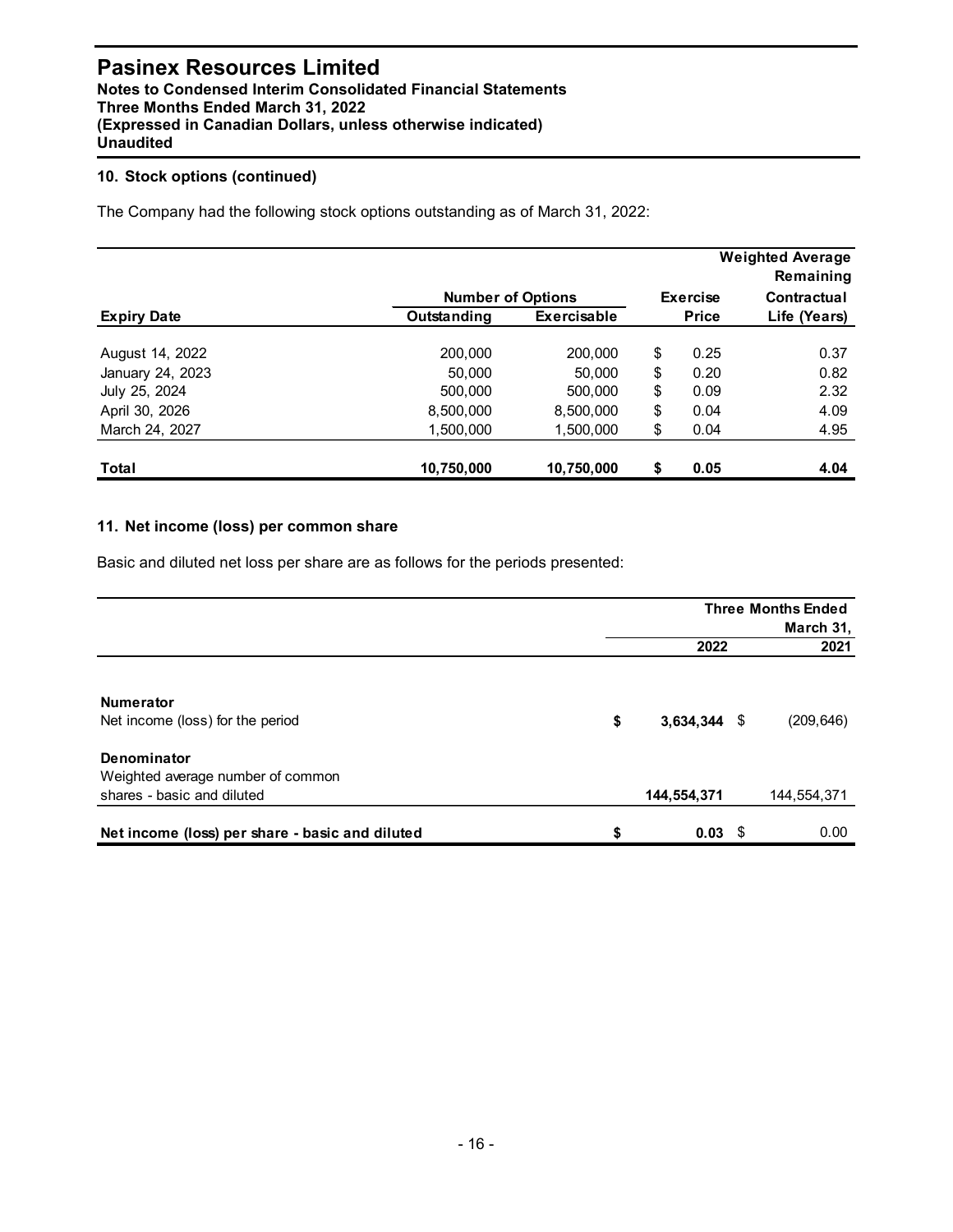#### 12. General and administrative costs

| <b>Pasinex Resources Limited</b><br>Notes to Condensed Interim Consolidated Financial Statements<br>Three Months Ended March 31, 2022<br>(Expressed in Canadian Dollars, unless otherwise indicated)<br><b>Unaudited</b> |                 |                                        |
|--------------------------------------------------------------------------------------------------------------------------------------------------------------------------------------------------------------------------|-----------------|----------------------------------------|
| 12. General and administrative costs                                                                                                                                                                                     |                 |                                        |
| General and administration costs are as follows:                                                                                                                                                                         |                 |                                        |
|                                                                                                                                                                                                                          |                 | <b>Three Months Ended</b><br>March 31, |
|                                                                                                                                                                                                                          | 2022            | 2021                                   |
| Consulting fees (note 13)                                                                                                                                                                                                | \$<br>93,272 \$ | 45,387                                 |
| Investor relations                                                                                                                                                                                                       | 6,704           |                                        |
| Management fees and salaries (note 13)                                                                                                                                                                                   | 54,000          | 34,614                                 |
| Director fees                                                                                                                                                                                                            | 24,000          | 6,000                                  |
| Office and general                                                                                                                                                                                                       | 11,092          | 10,935                                 |
| Professional fees                                                                                                                                                                                                        | 37,847          | 46,606                                 |
| Transfer agent and regulatory fees                                                                                                                                                                                       | 7,486           | 8,197                                  |
| Travel and meals                                                                                                                                                                                                         | 14,067          | 9,066                                  |
|                                                                                                                                                                                                                          | 445             | 1,138                                  |
| Other                                                                                                                                                                                                                    |                 |                                        |

#### 13. Related party balances and transactions

Related parties and related party transactions impacting the accompanying consolidated financial statements are summarized below and include transactions with key management personnel, which includes those persons having authority and responsibility for planning, directing and controlling the activities of the Company as a whole. The Company has determined that key management personnel consist of non-executive members of the Company's Board of Directors and corporate officers. A number of key management personnel, or their related parties, hold positions in other entities that result in them having control or significant influence over the financial or operating policies of these entities. A number of these entities had transactions with the Company during the year. The terms and conditions of these transactions with key management personnel and their related parties were no more favourable than those available, or which might reasonably be expected to be available, or similar transactions to non-key management personnel related entities on an arm's length basis. **443** 161,943<br> **2021**<br> **2022 2021**<br> **2022 2021**<br> **2022 2021**<br> **2022 2021**<br> **2023 2021**<br> **2023 2021**<br> **2023 2021**<br> **2023 2021**<br> **2023 2021**<br> **2023 2021**<br> **2023 2021**<br> **2023 2021**<br> **2023 2021**<br> **202** 

| 13. Related party balances and transactions                                                                                                                                                                                                                                                                                                                                                                                                                                                                                                                                                                                                                                                                                                                                                                                                                                                                                                                                                                                       |                 |                           |
|-----------------------------------------------------------------------------------------------------------------------------------------------------------------------------------------------------------------------------------------------------------------------------------------------------------------------------------------------------------------------------------------------------------------------------------------------------------------------------------------------------------------------------------------------------------------------------------------------------------------------------------------------------------------------------------------------------------------------------------------------------------------------------------------------------------------------------------------------------------------------------------------------------------------------------------------------------------------------------------------------------------------------------------|-----------------|---------------------------|
| Related parties and related party transactions impacting the accompanying consolidated financial statements<br>are summarized below and include transactions with key management personnel, which includes those persons<br>having authority and responsibility for planning, directing and controlling the activities of the Company as a<br>whole. The Company has determined that key management personnel consist of non-executive members of<br>the Company's Board of Directors and corporate officers. A number of key management personnel, or their<br>related parties, hold positions in other entities that result in them having control or significant influence over the<br>financial or operating policies of these entities. A number of these entities had transactions with the Company<br>during the year. The terms and conditions of these transactions with key management personnel and their<br>related parties were no more favourable than those available, or which might reasonably be expected to be |                 |                           |
|                                                                                                                                                                                                                                                                                                                                                                                                                                                                                                                                                                                                                                                                                                                                                                                                                                                                                                                                                                                                                                   |                 |                           |
| available, or similar transactions to non-key management personnel related entities on an arm's length basis.<br>A summary of the related party transactions and balances is as follows:                                                                                                                                                                                                                                                                                                                                                                                                                                                                                                                                                                                                                                                                                                                                                                                                                                          |                 | <b>Three Months Ended</b> |
|                                                                                                                                                                                                                                                                                                                                                                                                                                                                                                                                                                                                                                                                                                                                                                                                                                                                                                                                                                                                                                   |                 | March 31,                 |
|                                                                                                                                                                                                                                                                                                                                                                                                                                                                                                                                                                                                                                                                                                                                                                                                                                                                                                                                                                                                                                   | 2022            | 2021                      |
| Management fees and salaries                                                                                                                                                                                                                                                                                                                                                                                                                                                                                                                                                                                                                                                                                                                                                                                                                                                                                                                                                                                                      | \$<br>54,000 \$ | 34,200                    |
| Consulting fees                                                                                                                                                                                                                                                                                                                                                                                                                                                                                                                                                                                                                                                                                                                                                                                                                                                                                                                                                                                                                   | 45,104          | 35,511                    |
| Director fees                                                                                                                                                                                                                                                                                                                                                                                                                                                                                                                                                                                                                                                                                                                                                                                                                                                                                                                                                                                                                     | 24,000          | 6,000                     |
| Share-based payments (note 10)                                                                                                                                                                                                                                                                                                                                                                                                                                                                                                                                                                                                                                                                                                                                                                                                                                                                                                                                                                                                    | 57,000          |                           |
| Interest expense on shareholder loans (note 7)                                                                                                                                                                                                                                                                                                                                                                                                                                                                                                                                                                                                                                                                                                                                                                                                                                                                                                                                                                                    | 37,037          | 31,438                    |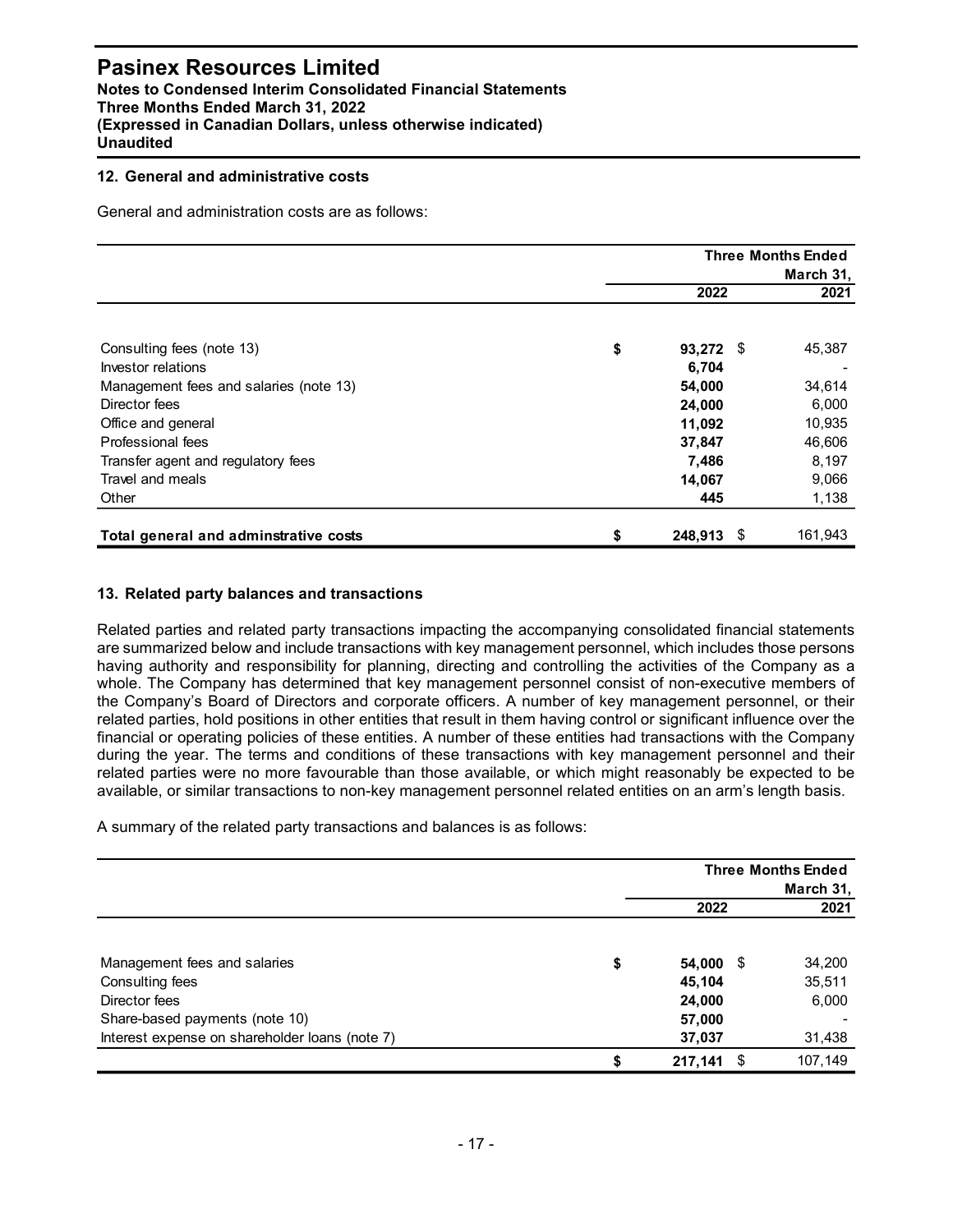#### 13. Related party balances and transactions (continued)

| Notes to Condensed Interim Consolidated Financial Statements<br>Three Months Ended March 31, 2022<br>(Expressed in Canadian Dollars, unless otherwise indicated)<br><b>Unaudited</b> | <b>Pasinex Resources Limited</b> |                            |                               |                            |                               |
|--------------------------------------------------------------------------------------------------------------------------------------------------------------------------------------|----------------------------------|----------------------------|-------------------------------|----------------------------|-------------------------------|
| 13. Related party balances and transactions (continued)                                                                                                                              |                                  |                            |                               |                            |                               |
| Amounts payable to related parties were as follows:                                                                                                                                  |                                  |                            |                               |                            |                               |
|                                                                                                                                                                                      |                                  |                            | <b>Due to Related Parties</b> | <b>Shareholder Loans</b>   |                               |
|                                                                                                                                                                                      |                                  | As at<br>March 31,<br>2022 | As at<br>December 31,<br>2021 | As at<br>March 31,<br>2022 | As at<br>December 31,<br>2021 |
| Larry Seeley <sup>(1)</sup>                                                                                                                                                          | \$                               | 135,354 \$                 | 129,354 \$                    | - \$                       |                               |
| Joachim Rainer <sup>(1)</sup>                                                                                                                                                        |                                  | 6,000                      | 2,000                         |                            |                               |
| Jonathan Challis <sup>(1)</sup>                                                                                                                                                      |                                  | 14,000                     | 17,772                        |                            |                               |
| Victor Wells <sup>(1)</sup>                                                                                                                                                          |                                  | 75,000                     | 86,000                        |                            |                               |
| 1514341 Ontario Inc. (2)                                                                                                                                                             |                                  | 17,961                     | 17,961                        | 2,065,827                  | 2,038,186                     |
| Soner Koldas <sup>(3)</sup>                                                                                                                                                          |                                  | 64,750                     | 97,303                        |                            |                               |
|                                                                                                                                                                                      |                                  |                            |                               | 649,040                    | 640,882                       |
| Seeley Holdings Ltd. (4)                                                                                                                                                             |                                  |                            |                               |                            |                               |
| Rainer Beteiligungsgesellschaft <sup>(5)</sup>                                                                                                                                       |                                  | 0                          |                               | 96,276                     | 95,038                        |
| 2192640 Ontario Inc. (6)                                                                                                                                                             |                                  | 48,382                     | 32,284                        |                            |                               |

- (4) Seeley Holdings Ltd. is a company controlled by a family member of Larry Seeley, a director of the Company.
- (5) Rainer Beteiligungsgesellschaft is owned by Joachim Rainer a director of the Company.
- $(6)$  2192640 Ontario Inc. is a company controlled by Andrew Gottwald, the CFO of the Company.

| (1) |                                                                                                                                                                                                                                                                                                |                      | 2,811,143 \$<br>2,774,106 |
|-----|------------------------------------------------------------------------------------------------------------------------------------------------------------------------------------------------------------------------------------------------------------------------------------------------|----------------------|---------------------------|
|     | Larry Seeley, Joachim Rainer, Jonathan Challis and Victor Wells were directors of the Company at March                                                                                                                                                                                         |                      |                           |
|     | 31, 2022 and December 31, 2021.                                                                                                                                                                                                                                                                |                      |                           |
| (2) | 1514341 Ontario Inc. is a company controlled by Larry Seeley, a director of the Company.                                                                                                                                                                                                       |                      |                           |
| (3) | Soner Koldas is the General Manager of Pasinex AS and Managing Director of Horzum AS.                                                                                                                                                                                                          |                      |                           |
| (4) | Seeley Holdings Ltd. is a company controlled by a family member of Larry Seeley, a director of the<br>Company.                                                                                                                                                                                 |                      |                           |
| (5) | Rainer Beteiligungsgesellschaft is owned by Joachim Rainer a director of the Company.                                                                                                                                                                                                          |                      |                           |
| (6) | 2192640 Ontario Inc. is a company controlled by Andrew Gottwald, the CFO of the Company.                                                                                                                                                                                                       |                      |                           |
|     | To the knowledge of the directors and officers of the Company, as at March 31, 2022, no person or corporation<br>beneficially owns or exercises control or direction over common shares of the Company carrying more than<br>10% of the common shares of the Company other than set out below: |                      |                           |
|     |                                                                                                                                                                                                                                                                                                |                      | Percentage of             |
|     |                                                                                                                                                                                                                                                                                                | Number of            | Outstanding               |
|     |                                                                                                                                                                                                                                                                                                | <b>Common Shares</b> | <b>Common Shares</b>      |
|     |                                                                                                                                                                                                                                                                                                |                      |                           |